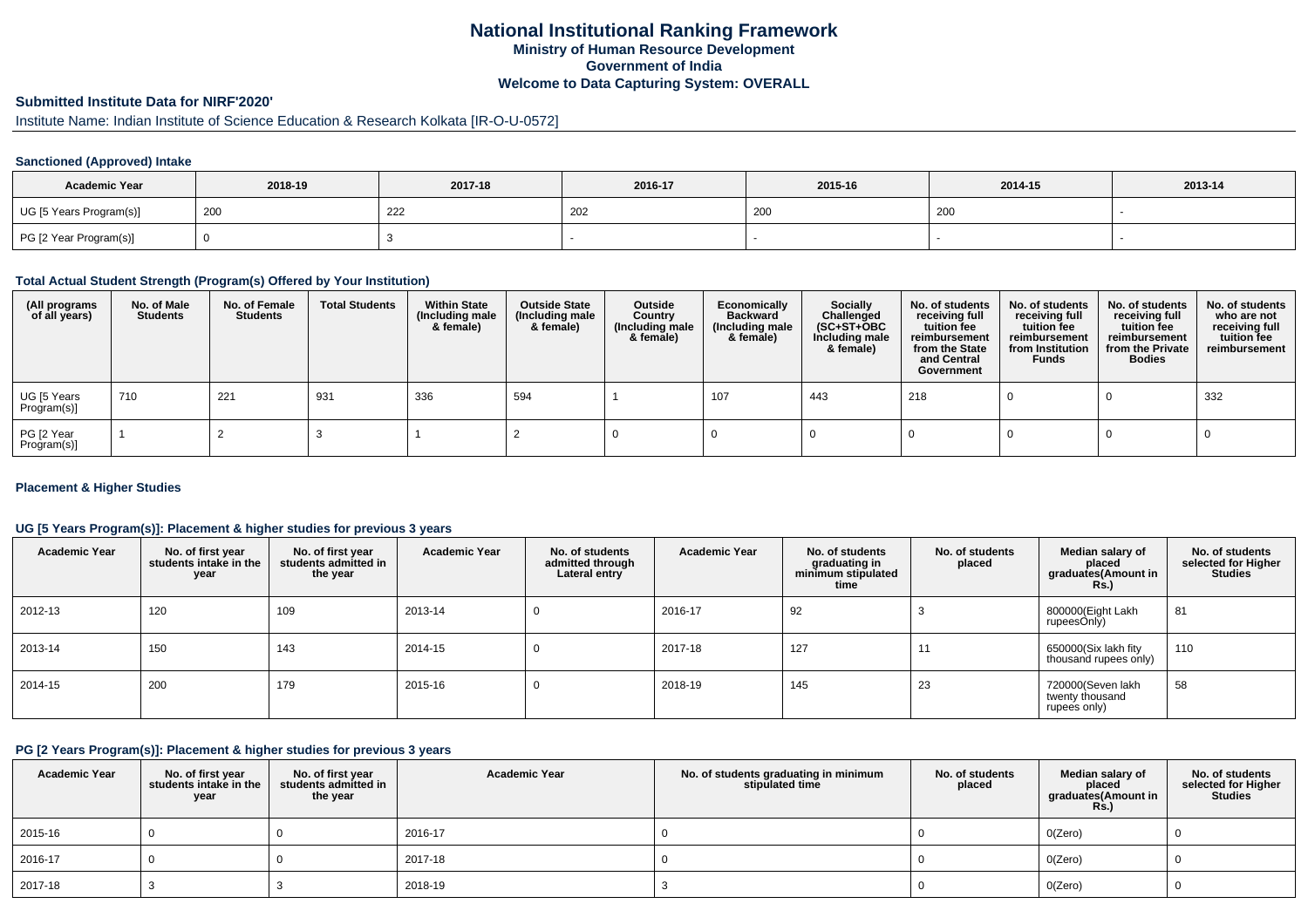#### **Ph.D Student Details**

| Ph.D (Student pursuing doctoral program till 2017-18; Students admitted in the academic year 2018-19 should not be entered here.) |         |         |                       |  |  |
|-----------------------------------------------------------------------------------------------------------------------------------|---------|---------|-----------------------|--|--|
|                                                                                                                                   |         |         | <b>Total Students</b> |  |  |
| Full Time                                                                                                                         |         | 444     |                       |  |  |
| Part Time                                                                                                                         |         |         |                       |  |  |
| No. of Ph.D students graduated (including Integrated Ph.D)                                                                        |         |         |                       |  |  |
|                                                                                                                                   | 2018-19 | 2017-18 | 2016-17               |  |  |
| Full Time                                                                                                                         | 38      | 34      | 31                    |  |  |
| Part Time                                                                                                                         |         |         |                       |  |  |

## **Financial Resources: Utilised Amount for the Capital expenditure for previous 3 years**

| <b>Academic Year</b>                                                                                 | 2018-19                                                                                      | 2017-18                                                                                      | 2016-17                                                                                        |  |  |  |
|------------------------------------------------------------------------------------------------------|----------------------------------------------------------------------------------------------|----------------------------------------------------------------------------------------------|------------------------------------------------------------------------------------------------|--|--|--|
|                                                                                                      | <b>Utilised Amount</b>                                                                       | <b>Utilised Amount</b>                                                                       | <b>Utilised Amount</b>                                                                         |  |  |  |
| Annual Capital Expenditure on Academic Activities and Resources (excluding expenditure on buildings) |                                                                                              |                                                                                              |                                                                                                |  |  |  |
| Library                                                                                              | 63295874 (Six crore thirty two lakh ninety five thousand eight<br>hundred seventy four only) | 49612545 (Four crore ninety six lakh twelve thousand five<br>hundred forty five only)        | 55910195 (Five crore fifty nine lakh ten thousand one hundred<br>ninety five only)             |  |  |  |
| New Equipment for Laboratories                                                                       | 106743846 (Ten crore sixty seven lakh forty three thousand<br>eight hundred forty six only)  | 85440377 (Eight crore fifty four lakh forty thousand three<br>hundred seventy seven only)    | 66188271 (Six crore sixty one lakh eighty eight thousand two<br>hundred seventy one only)      |  |  |  |
| <b>Engineering Workshops</b>                                                                         | 0 (zero)                                                                                     | $0$ (zero)                                                                                   | $0$ (zero)                                                                                     |  |  |  |
| Other expenditure on creation of Capital Assets (excluding<br>expenditure on Land and Building)      | 102891332 (Ten crore twenty eight lakh ninety one thousand<br>three hundred thirty two only) | 148866470 (Fourteen crore eighty eight lakh sixty six thousand<br>four hundred seventy only) | 218283951 (Twenty one crore eighty two lakh eighty three thousand nine hundred fifty one only) |  |  |  |

## **Financial Resources: Utilised Amount for the Operational expenditure for previous 3 years**

| <b>Academic Year</b>                                                                                                                                                                            | 2018-19                                                                                               | 2017-18                                                                                             | 2016-17                                                                                       |  |  |  |
|-------------------------------------------------------------------------------------------------------------------------------------------------------------------------------------------------|-------------------------------------------------------------------------------------------------------|-----------------------------------------------------------------------------------------------------|-----------------------------------------------------------------------------------------------|--|--|--|
|                                                                                                                                                                                                 | <b>Utilised Amount</b>                                                                                | <b>Utilised Amount</b>                                                                              | <b>Utilised Amount</b>                                                                        |  |  |  |
| <b>Annual Operational Expenditure</b>                                                                                                                                                           |                                                                                                       |                                                                                                     |                                                                                               |  |  |  |
| Salaries (Teaching and Non Teaching staff)                                                                                                                                                      | 399350379 (Thirty Nine Crore Ninety Three Lakh Fifty<br>Thousand Three Hundred and Seventy Nine only) | 376328011 (Thirty Seven Crore Sixty Three Lakh Twenty Eight<br>Thousand and Eleven only)            | 257830810 (Twenty Five Crore Seventy Eight Lakh Thirty<br>Thousand Eight Hundred and Ten only |  |  |  |
| Maintenance of Academic Infrastructure or consumables and<br>other running expenditures (excluding maintenance of hostels<br>and allied services, rent of the building, depreciation cost, etc) | 341110423 (Thirty Four Crore Eleven Lakh Ten Thousand Four<br>Hundred and Twenty Three only)          | 306891673 (Thirty Crore Sixty Eight Lakh Ninety One<br>Thousand Six Hundred and Seventy Three only) | 327932060 (Thirty Two Crore Seventy Nine Lakh Thirty Two<br>Thousand and Sixty only)          |  |  |  |
| Seminars/Conferences/Workshops                                                                                                                                                                  | 3796198 (Thirty Seven Lakh Ninety Six Thousand One<br>Hundred and Ninety Eight only)                  | 886608 (Eight Lakh Eighty Six Thousand Six Hundred and<br>Eight only)                               | 1681134 (Sixteen Lakh Eighty One Thousand One Hundred<br>and Thirty Four only)                |  |  |  |

**IPR**

| Calendar year            | 2018 | 2017 | 2016 |
|--------------------------|------|------|------|
| No. of Patents Published |      |      |      |
| No. of Patents Granted   |      |      |      |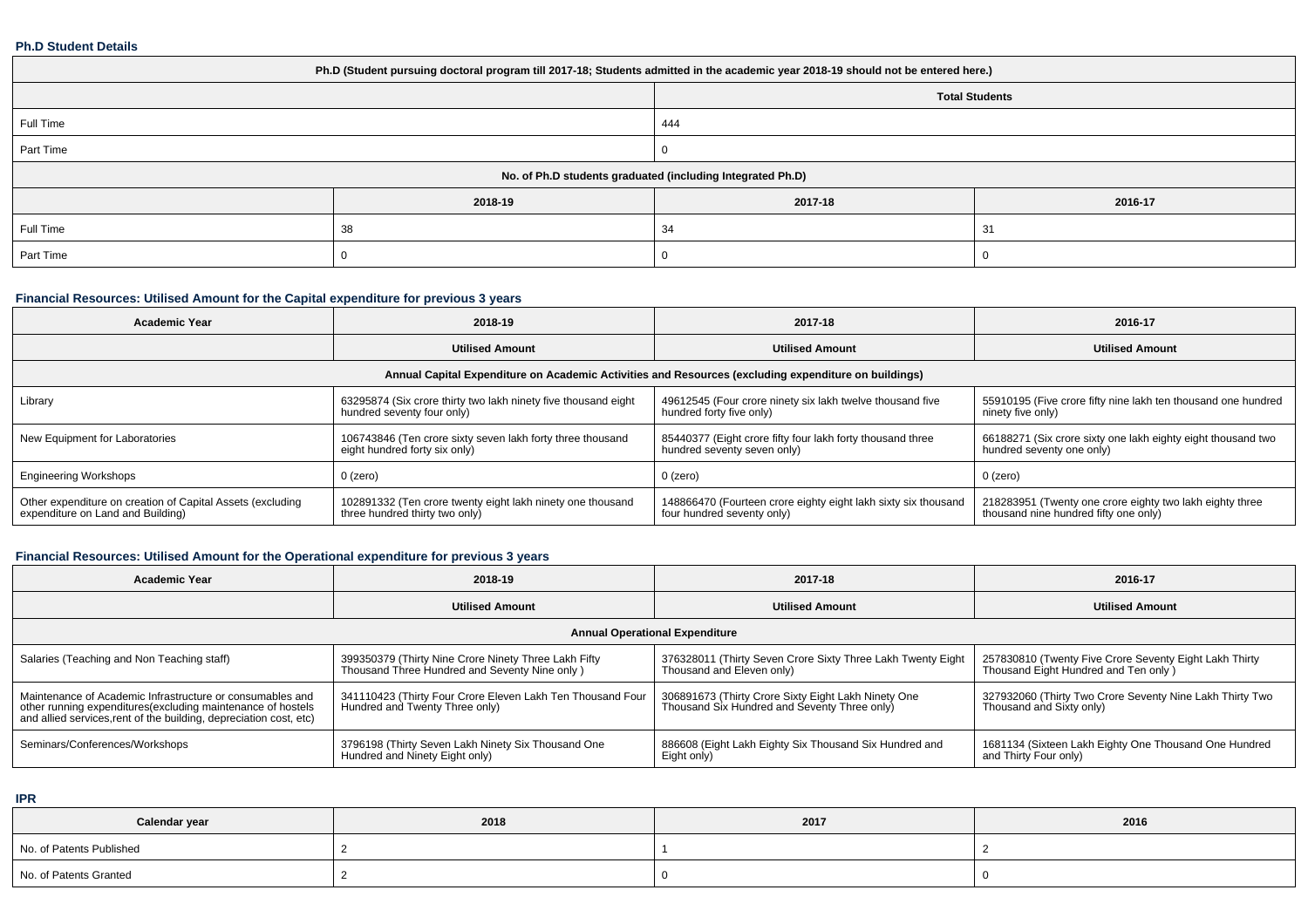### **Sponsored Research Details**

| <b>Financial Year</b>                    | 2018-19                                                                          | 2017-18                                                                              | 2016-17                                                                             |
|------------------------------------------|----------------------------------------------------------------------------------|--------------------------------------------------------------------------------------|-------------------------------------------------------------------------------------|
| Total no. of Sponsored Projects          | 106                                                                              | 92                                                                                   | 99                                                                                  |
| Total no. of Funding Agencies            |                                                                                  | 19                                                                                   | -20                                                                                 |
| Total Amount Received (Amount in Rupees) | 173581702                                                                        | 122364757                                                                            | 159133284                                                                           |
| Amount Received in Words                 | I Seventeen crore thirty five lakh eighty one thousand seven<br>hundred two only | Twelve crore twenty three lakh sixty four thousand seven<br>hundred fifty seven only | Fifteen crore ninety one lakh thirty three thousand two hundred<br>eighty four only |

## **Consultancy Project Details**

| <b>Financial Year</b>                    | 2018-19                                                    | 2017-18                                                      | 2016-17                                                         |
|------------------------------------------|------------------------------------------------------------|--------------------------------------------------------------|-----------------------------------------------------------------|
| Total no. of Consultancy Projects        |                                                            |                                                              |                                                                 |
| Total no. of Client Organizations        |                                                            |                                                              |                                                                 |
| Total Amount Received (Amount in Rupees) | 9614730                                                    | 5772077                                                      | 3454145                                                         |
| Amount Received in Words                 | Ninety six lakh fourteen thousand seven hundred and thirty | Fifty seven lakh seventy two thousand and seventy seven only | Thirty four lakh fifty four thousand one hundred and forty five |

## **Executive Development Program/Management Development Programs**

| <b>Financial Year</b>                       | 2018-19 | 2017-18 | 2016-17 |
|---------------------------------------------|---------|---------|---------|
| Total no. of Executive Development Programs |         |         |         |
| Total no. of Participants                   |         |         |         |
| Total Amount Received (Amount in Rupees)    |         |         |         |
| Total Annual Earnings in Words              | Zero    | Zero    | Zero    |

## **PCS Facilities: Facilities of physically challenged students**

| 1. Do your institution buildings have Lifts/Ramps?                                                                                                        | Yes, more than 80% of the buildings |
|-----------------------------------------------------------------------------------------------------------------------------------------------------------|-------------------------------------|
| 2. Do your institution have provision for walking aids, includingwheelchairs and transportation from one building to another for<br>handicapped students? | Yes                                 |
| 3. Do your institution buildings have specially designed toilets for handicapped students?                                                                | Yes, more than 80% of the buildings |

#### **Awards Details**

| 1. How many faculty member of your institution have received highly reputed national/international awards/recognition from central<br>government agencies in the previous academic year 2018-19 |                     |                                               |                                                                                                                |                                                                               | 39                                       |                            |                                   |                               |                              |
|-------------------------------------------------------------------------------------------------------------------------------------------------------------------------------------------------|---------------------|-----------------------------------------------|----------------------------------------------------------------------------------------------------------------|-------------------------------------------------------------------------------|------------------------------------------|----------------------------|-----------------------------------|-------------------------------|------------------------------|
| Srno                                                                                                                                                                                            | Name of the Faculty | Name of the Award                             | Name of the Central<br>government<br>agency/international<br>agencies from where<br>award has been<br>received | Address of the<br>Agency giving award                                         | <b>Contact Email ID of</b><br>the Agency | Year of receiving<br>award | <b>Email ID of the</b><br>faculty | Contact no, of the<br>faculty | Is it<br>Fellowship?(Yes/No) |
|                                                                                                                                                                                                 | Dibyendu Das        | Young associate indian<br>academy of sciences | Indian Academy of<br>Sciences                                                                                  | Raj Mahal Vilas<br>Extension, Armane<br>Nagar, Bengaluru,<br>Karnataka 560080 | office@academy.ias.er<br>net.in          | 2019                       | dasd@iiserkol.ac.in               | 7330823958                    | No                           |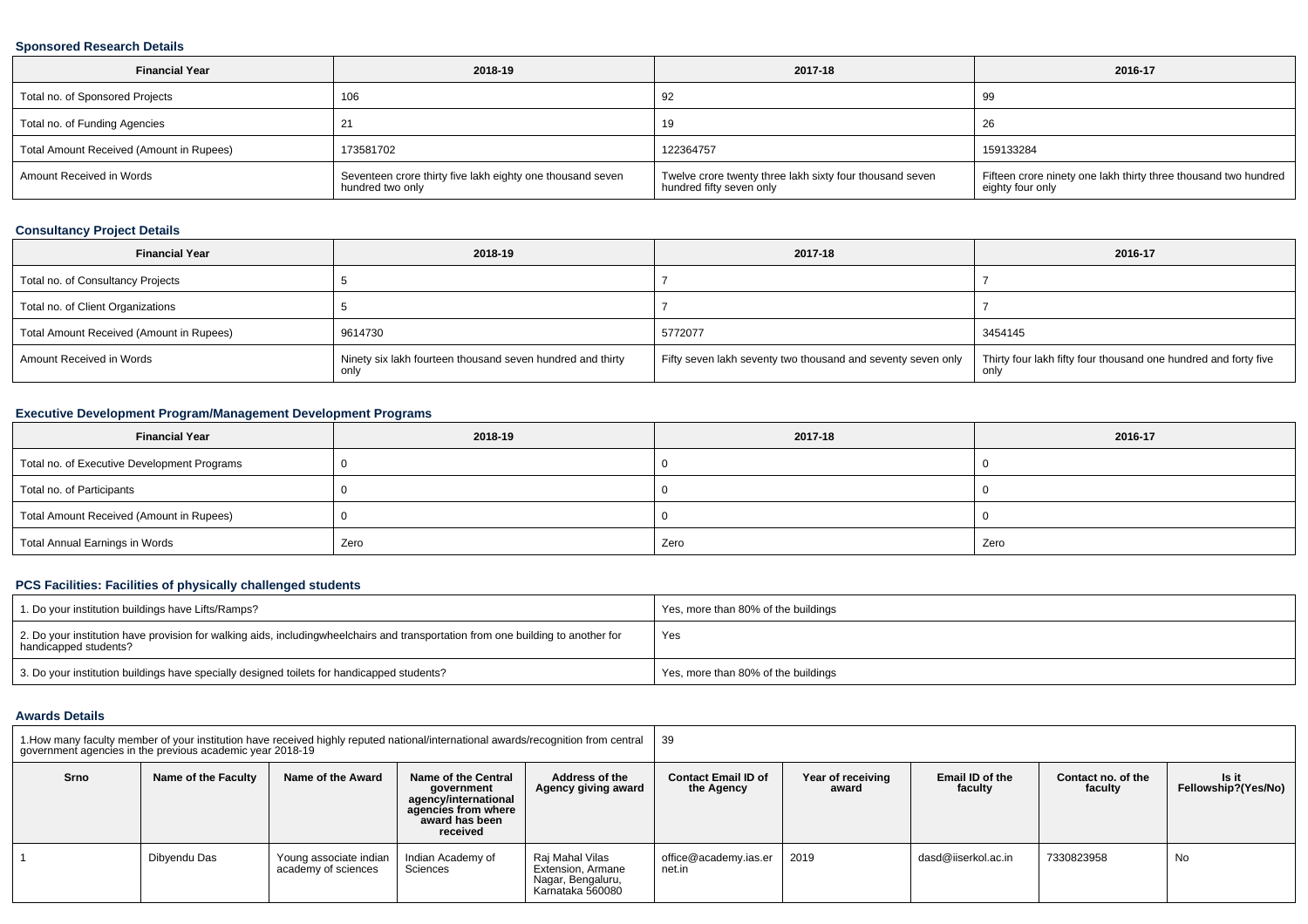| $\overline{2}$ | Dibyendu Nandi          | Modali Award of the<br><b>Astronomical Society</b><br>of India                                                                     | <b>Astronomical Society</b><br>of India                | Raman Research<br>Institute, C. V. Raman<br>Avenue,<br>Sadashivanagar,<br>Bengaluru, Karnataka<br>560080                                                         | secretary@astron-<br>soc.in         | 2019 | dnandi@iiserkol.ac.in           | 9748606215 | No  |
|----------------|-------------------------|------------------------------------------------------------------------------------------------------------------------------------|--------------------------------------------------------|------------------------------------------------------------------------------------------------------------------------------------------------------------------|-------------------------------------|------|---------------------------------|------------|-----|
| 3              | Dibyendu Nandi          | Wenner Gren<br>Foundation<br>Professorship                                                                                         | Wenner Gren<br>Foundation                              | 655 3rd Ave, New<br>York. NY 10017.<br><b>United States</b>                                                                                                      | inquiries@wennergren.<br>org        | 2019 | dnandi@iiserkol.ac.in           | 9748606215 | No  |
| $\overline{4}$ | Somnath Basu            | <b>SERB Matrics Grant</b>                                                                                                          | <b>SERB</b>                                            | Science and<br><b>Engineering Research</b><br>Board 5 & 5A, Lower<br>Ground Floor Vasant<br>Square Mall Sector-B,<br>Pocket-5 Vasant Kunj<br>New Delhi - 110 070 | secoffice@serb.gov.in               | 2019 | somnath.basu@iiserko<br>I.ac.in | 8584063017 | No  |
| 5              | Debabrata Mukherjee     | Ramanujan Fellowship                                                                                                               | <b>SERB</b>                                            | Science and<br>Engineering Research<br>Board 5 & 5A, Lower<br>Ground Floor Vasant<br>Square Mall Sector-B,<br>Pocket-5 Vasant Kunj<br>New Delhi - 110 070        | secoffice@serb.gov.in               | 2019 | d.mukherjee@iiserkol.<br>ac.in  | 7407120640 | Yes |
| 6              | Sourin Das              | Institute of Advanced<br><b>Study Residential</b><br>Fellow from University<br>of Warwick UK                                       | University of Warwick                                  | University of Warwick<br>Coventry, CV4 7AL,<br>UK                                                                                                                | helpdesk@warwick.ac.<br>uk          | 2019 | sourin@iiserkol.ac.in           | 9289968537 | No  |
| $\overline{7}$ | Priyadarsi De           | Eleventh Foundation<br>Polymer Award of the<br>Prof Sukumer Maiti<br>Polymer Award<br>Foundation                                   | Professor Sukumar<br>Maiti Polymer Award<br>Foundation | 27 B, Jadavpur East<br>Road, Kolkata - 32                                                                                                                        | psmpaf_kolkata@yaho<br>o.co.in      | 2018 | p_de@iiserkol.ac.in             | 9674629345 | No  |
| 8              | Priyadarsi De           | Kaushal Kishore<br>Memorial Award of the<br>Society of Polymer<br>Science India                                                    | THE SOCIETY FOR<br>POLYMER SCIENCE<br><b>INDIA</b>     | C/O Polymer Science<br>and Engineering<br>Division, CSIR-National<br>Chemical<br>Laboratory, Dr. Homi<br>Bhabha Road, Pune<br>411008, India                      | s.ramakrish@gmail.co<br>m           | 2018 | p_de@iiserkol.ac.in             | 9674629345 | No  |
| 9              | Priyadarsi De           | Associate editor of<br>Journal of<br>Macromolecular<br>Science Part A Pure<br>and Applied Chemistry<br>Taylor and Francis<br>Group | <b>Taylor and Francis</b><br>Group                     | Taylor & Francis Group<br>2&4 Park Square<br>Milton Park Abingdon<br>OX14 4RN                                                                                    | enquiries@taylorandfra<br>ncis.com  | 2019 | p_de@iiserkol.ac.in             | 9674629345 | No  |
| 10             | Sreeramaiah<br>Gangappa | Ramalingaswami Re<br>entry Fellowship                                                                                              | Department of<br>Biotechnology                         | Block 2 CGO Complex,<br>Lodhi Road New Delhi<br>- 110 003. India                                                                                                 | secy@dbt.nic.in                     | 2019 | ngsreeram@iiserkol.ac<br>.in    | 7619293192 | Yes |
| 11             | Kamaraju Natarajan      | Best Reviewer award<br>from Nature light<br>science and<br>applications                                                            | Nature light science<br>and applications               | Springer Nature One<br>New York Plaza, Suite<br>4600 New York NY<br>10004-1562 USA                                                                               | onlineservice@springe<br>mature.com | 2019 | nkamaraju@iiserkol.ac<br>JU.    | 9830238446 | No  |
| 12             | Rahul Banerjee          | Shanti Swarup<br><b>Bhatnagar Prize</b>                                                                                            | <b>CSIR</b>                                            | <b>Council of Scientific</b><br>and Industrial<br>Research<br>Anusandhan Bhawan,<br>2 Rafi Ahmed Kidwai<br>Marg, New Delhi-<br>110001                            | dgcsir@csir.res.in                  | 2018 | r.banerjee@iiserkol.ac.<br>in   | 9403190423 | No  |
| 13             | Amirul Islam Mallick    | ICMR Long Term<br>International Fellow                                                                                             | <b>ICMR</b>                                            | V. Ramalingaswami<br>Bhawan, P.O. Box No.<br>4911 Ansari Nagar,<br>New Delhi - 110029,<br>India                                                                  | icmrhqds@sansad.nic.i<br>n          | 2019 | amallick@iiserkol.ac.in         | 7063281437 | No  |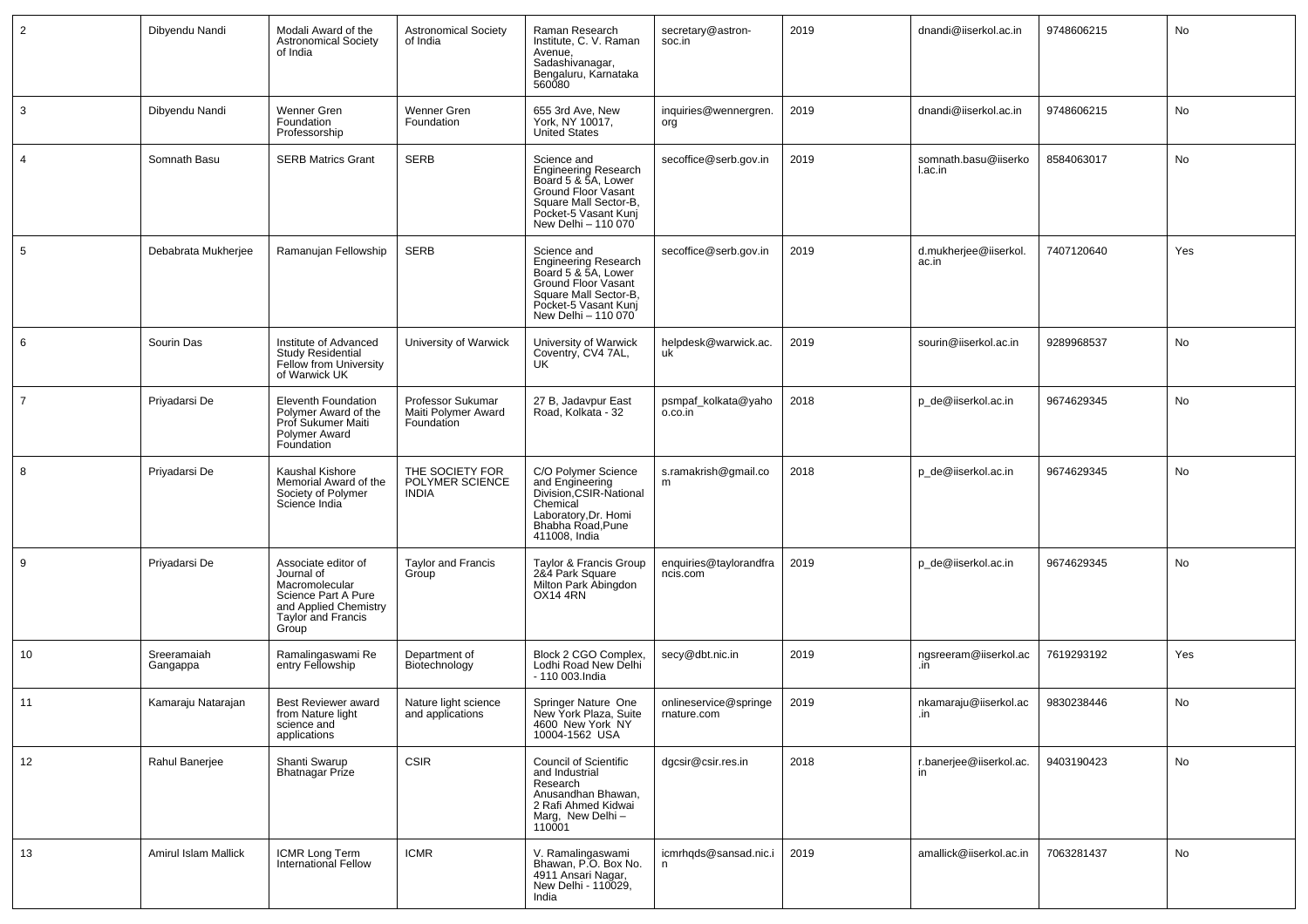| 14 | Anirvan Chakraborty     | <b>INSA Medal for Young</b><br><b>Scientist Award</b>                                       | INSA                                               | Bahadur Shah Zafar<br>Marg, ITO Cross,<br>Delhi, 110002                                                                                                          | esoffice@insa.nic.in        | 2019 | anirvan.c@iiserkol.ac.i           | 9477377387 | No  |
|----|-------------------------|---------------------------------------------------------------------------------------------|----------------------------------------------------|------------------------------------------------------------------------------------------------------------------------------------------------------------------|-----------------------------|------|-----------------------------------|------------|-----|
| 15 | Swadhin Kumar<br>Mandal | Shanti Swarup<br>Bhatnagar                                                                  | <b>CSIR</b>                                        | <b>Council of Scientific</b><br>and Industrial<br>Research<br>Anusandhan Bhawan.<br>2 Rafi Ahmed Kidwai<br>Marg, New Delhi -<br>110001                           | dgcsir@csir.res.in          | 2018 | swadhin.mandal@iiser<br>kol.ac.in | 9903676563 | No  |
| 16 | Swadhin Kumar<br>Mandal | <b>SERB Distinguished</b><br>Scientist                                                      | SERB                                               | Science and<br><b>Engineering Research</b><br>Board 5 & 5A, Lower<br>Ground Floor Vasant<br>Square Mall Sector-B,<br>Pocket-5 Vasant Kunj<br>New Delhi - 110 070 | secretary.serb@nic.in       | 2018 | swadhin.mandal@iiser<br>kol.ac.in | 9903676563 | No  |
| 17 | Swadhin Kumar<br>Mandal | CRSI Bronze medal                                                                           | <b>CRSI</b>                                        | Applied Statistics Unit,<br>Indian Statistical<br>Institute 203 B T Road,<br>Kolkata 700 108, WB,<br><b>INDIA</b>                                                | crsi-2019@iitk.ac.in        | 2018 | swadhin.mandal@iiser<br>kol.ac.in | 9903676563 | No  |
| 18 | Swadhin Kumar<br>Mandal | Editorial advisory<br>board member of ACS<br>Journal Inorganic<br>Chemistry                 | <b>ACS Journal Inorganic</b><br>Chemistry          | 1155 Sixteenth Street,<br>NW, Washington, DC<br>20036, USA                                                                                                       | service@acs.org             | 2019 | swadhin.mandal@iiser<br>kol.ac.in | 9903676563 | No  |
| 19 | Swadhin Kumar<br>Mandal | <b>Editorial board</b><br>member of Journal of<br><b>Chemical Sciences</b>                  | Indian Academy of<br>Sciences                      | Raj Mahal Vilas<br>Extension, Armane<br>Nagar, Bengaluru,<br>Karnataka 560080                                                                                    | office@ias.ac.in            | 2018 | swadhin.mandal@iiser<br>kol.ac.in | 9903676563 | No  |
| 20 | Amit Ghosal             | <b>APS IUSSTF</b><br>professorship award                                                    | <b>IUSSTF</b>                                      | Fulbright House, 12<br>Hailey Road, New<br>Delhi-110001, India                                                                                                   | spaleti@indousstf.org       | 2018 | ghosal@iiserkol.ac.in             | 9903430028 | No  |
| 21 | Rituparna Sinha Roy     | <b>Executive Council</b><br>Member of Indian<br>Society of Chemical<br>Biology              | Indian Society of<br><b>Chemists and Biologist</b> | Sector M-494,<br>Ashiana, Lucknow -<br>226012 Uttar Pradesh,<br>India                                                                                            | secretaryiscb@gmail.c<br>om | 2019 | rituparna@iiserkol.ac.i<br>n.     | 9051616203 | No  |
| 22 | Rituparna Sinha Roy     | <b>Editorial Advisory</b><br>Board members of<br><b>ACS Applied Bio</b><br><b>Materials</b> | <b>ACS Applied Bio</b><br><b>Materials</b>         | 1155 Sixteenth Street<br>N.W. Washington, DC<br>20036                                                                                                            | service@acs.org             | 2019 | rituparna@iiserkol.ac.i<br>n.     | 9051616203 | No  |
| 23 | Babu Sudhamalla         | Ramalingaswami<br>Reentry Fellowship                                                        | Department of<br>Biotechnology                     | 6th-8th Floor, Block 2<br>CGO Complex, Lodhi<br>Road New Delhi - 110<br>003.India                                                                                | secy@dbt.nic.in             | 2019 | s.babu@iiserkol.ac.in             | 9849774961 | Yes |
| 24 | Sourav Pal              | J C Bose Fellowship                                                                         | <b>DST</b>                                         | Department of Science<br>& Technology,<br>Technology Bhavan,<br>New Mehrauli Road,,<br>New Delhi-110 016                                                         | anuj.tripathi@gov.in        | 2018 | s.pal@iiserkol.ac.in              | 9890335662 | Yes |
| 25 | Soumitro Banerjee       | J C Bose Fellowship                                                                         | <b>DST</b>                                         | Department of Science<br>& Technology,<br>Technology Bhavan,<br>New Mehrauli Road,,<br>New Delhi-110 016                                                         | anuj.tripathi@gov.in        | 2018 | soumitro@iiserkol.ac.in           | 9432598503 | Yes |
| 26 | Punyasloke Bhadury      | Swarnajayanti<br>Fellowship                                                                 | <b>DST</b>                                         | Department of Science<br>& Technology,<br>Technology Bhavan,<br>New Mehrauli Road,,<br>New Delhi-110 016                                                         | anuj.tripathi@gov.in        | 2018 | pbhadury@iiserkol.ac.i            | 9748612934 | Yes |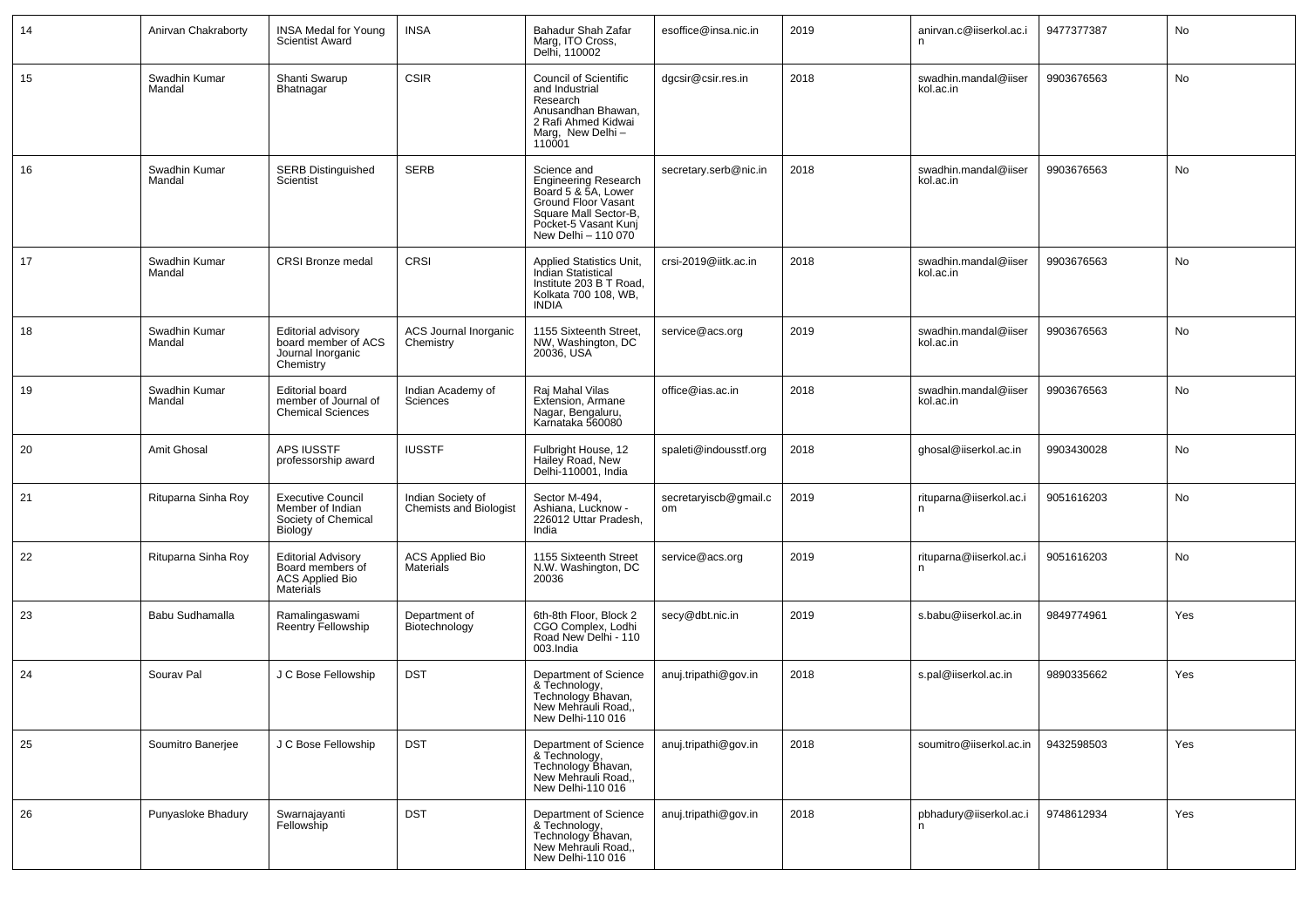| 27 | Chilla Malla Reddy         | Swarnajayanti<br><b>Fellowship Five Years</b>                        | <b>DST</b>                                                                                                   | Department of Science<br>& Technology,<br>Technology Bhavan,<br>New Mehrauli Road,,<br>New Delhi-110 016                                                                     | anuj.tripathi@gov.in                   | 2015 | cmreddy@iiserkol.ac.in             | 9830370458 | Yes |
|----|----------------------------|----------------------------------------------------------------------|--------------------------------------------------------------------------------------------------------------|------------------------------------------------------------------------------------------------------------------------------------------------------------------------------|----------------------------------------|------|------------------------------------|------------|-----|
| 28 | Rahul Banerjee             | Swarnajayanti<br>Fellowship Five Years                               | <b>DST</b>                                                                                                   | Department of Science<br>& Technology,<br>Technology Bhavan,<br>New Mehrauli Road,<br>New Delhi-110 016                                                                      | anuj.tripathi@gov.in                   | 2017 | r.banerjee@iiserkol.ac.<br>in      | 9403190423 | Yes |
| 29 | Debasish Haldar            | <b>Editorial Board</b><br>Member Current<br><b>Organic Chemistry</b> | <b>Bentham Science</b>                                                                                       | B. Kamal Babu<br><b>Product Manager</b><br>Bentham Science<br>Publishers India                                                                                               | Kamal@benthamscien<br>ce.ae            | 2019 | deba h76@iiserkol.ac.<br><i>in</i> | 9748487503 | No  |
| 30 | Prasun Kumar Mandal        | <b>Editorial Board</b><br>Member                                     | <b>Scientific Reports</b><br>Nature Publishing<br>Group                                                      | Highly Cited Author,<br>Royal Society of<br>Chemistry, UK                                                                                                                    | author-<br>reprints@nature.com         | 2019 | prasunchem@iiserkol.<br>ac.in      | 9874306747 | No  |
| 31 | Rahul Banerjee             | Associate Editor                                                     | <b>Chemical Science</b><br>RSC                                                                               | Royal Society of<br>Chemistry N 301, 3rd<br>Floor, World Trade<br>Center, Brigade<br>Gateway Campus,<br>26/1 Dr Rajkumar<br>Road, Malleswaram,<br>Bangalore 560055,<br>India | eventsdatabase@rsc.o<br>rg             | 2018 | r.banerjee@iiserkol.ac.<br>in      | 9403190423 | No  |
| 32 | Rahul Banerjee             | <b>Highly Cited</b><br>Researcher                                    | Web of Science                                                                                               | 4th Floor Statesman<br>House Barakhamba<br>Road New Delhi-<br>110001                                                                                                         | isi@clarivate.com                      | 2019 | r.banerjee@iiserkol.ac.<br>in      | 9403190423 | No  |
| 33 | Kathakali<br>Bhattacharyya | <b>Editorial Committee</b><br>Member                                 | Geological Society of<br>London Books                                                                        | The Geological Society<br><b>Burlington House</b><br>Piccadilly London W1J<br>0BG                                                                                            | alison.stokes@plymout<br>h.ac.uk       | 2018 | kathakali@iiserkol.ac.i<br>n       | 9434875479 | No  |
| 34 | Punyasloke Bhadury         | <b>Associate Editor</b>                                              | <b>Frontiers in Marine</b><br>Science                                                                        | Frontiers Media SA<br>Avenue du Tribunal<br>Fédéral 34 1005<br>Lausanne Switzerland                                                                                          | editorial.office@frontier<br>sin.org   | 2019 | pbhadury@iiserkol.ac.i<br>n        | 9748612934 | No  |
| 35 | Punyasloke Bhadury         | <b>Editorial Board</b><br>Member                                     | Environmental<br>Research<br>Communications                                                                  | IOP Publishing Ltd.<br>Temple Circus Temple<br>Way Bristol BS1 6HG<br>United Kingdom                                                                                         | customerservices@iop<br>publishing.org | 2019 | pbhadury@iiserkol.ac.i             | 9748612934 | No  |
| 36 | Nirmalya Ghosh             | <b>Editorial Board</b><br>Member                                     | <b>Scientific Reports</b>                                                                                    | Highly Cited Author,<br>Royal Society of<br>Chemistry, UK                                                                                                                    | nature@nature.com                      | 2018 | nghosh@iiserkol.ac.in              | 9734678247 | No  |
| 37 | Nirmalya Ghosh             | <b>Editorial Member</b>                                              | <b>Current Nanomaterials</b>                                                                                 | <b>B. Kamal Babu</b><br><b>Bentham Science</b><br>Publishers No.6, 4th<br>Street, Vinayagapuram<br>M.M.D.A. Chennai                                                          | info@benthamscience.<br>org            | 2018 | nghosh@iiserkol.ac.in              | 9734678247 | No  |
| 38 | Subhajit<br>Bandyopadhyay  | Editorial member                                                     | <b>Scientific Reports</b>                                                                                    | Highly Cited Author,<br>Royal Society of<br>Chemistry, UK                                                                                                                    | nature@nature.com                      | 2018 | sb1@iiserkol.ac.in                 | 9007526659 | No  |
| 39 | C Malla Reddy              | Associate Editor                                                     | Cryst Eng Comm<br>Publishing<br>Organization Royal<br>Society of Chemistry                                   | Thomas Graham<br>House, Cambridge                                                                                                                                            | crystengcomm-<br>rsc@rsc.org           | 2018 | cmreddy@iiserkol.ac.in             | 9830370458 | No  |
|    |                            |                                                                      | 2. How many students of your institution have won international awards in the previous academic year 2018-19 |                                                                                                                                                                              | 36                                     |      |                                    |            |     |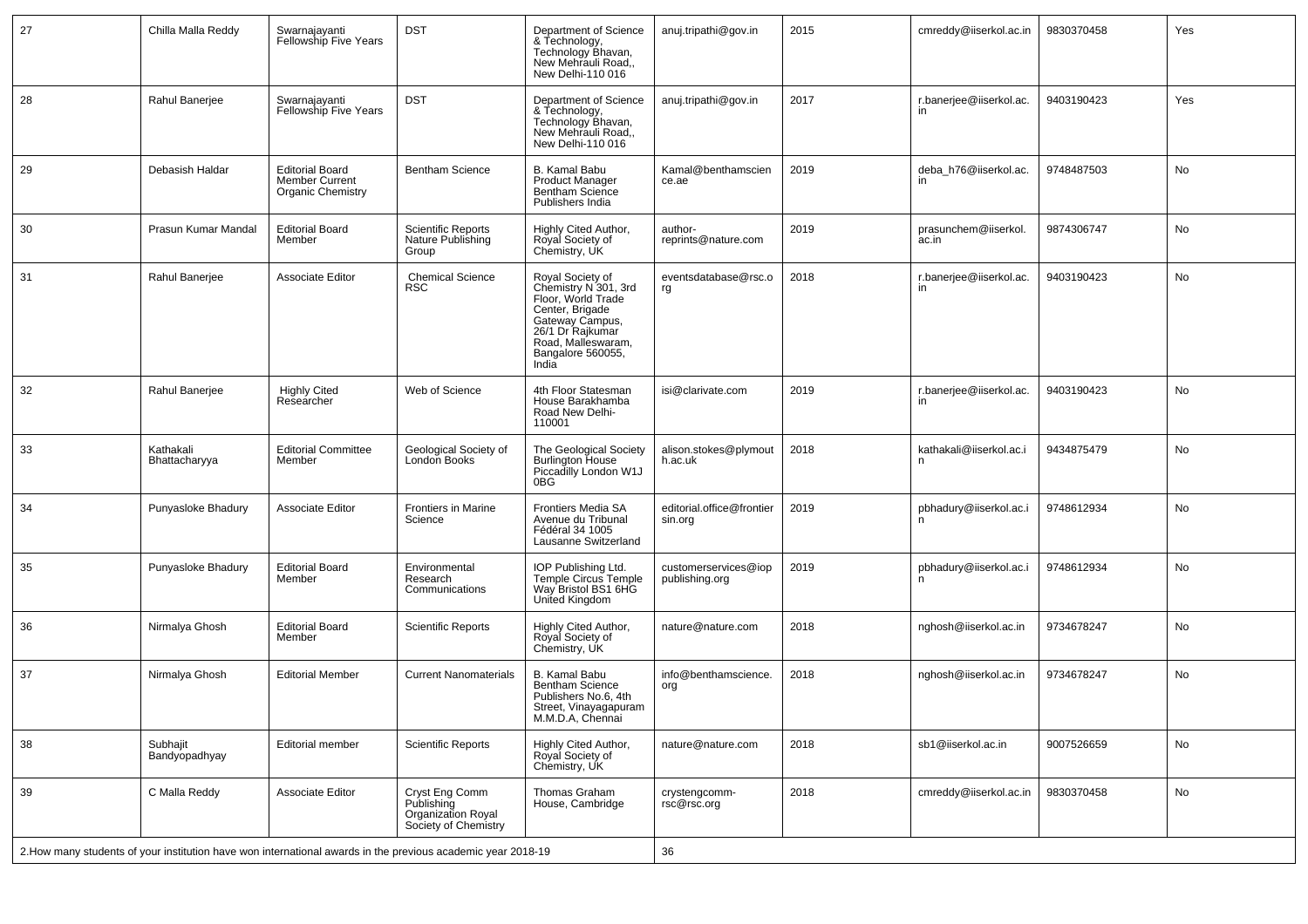| Srno           | Name of the<br>Student/Name of the<br>Team | <b>Enrolment Number</b> | Name of the Award                                               | Name of International<br><b>Institution/Organisati</b><br>on from where the<br>award has been<br>received | Address of the<br>Agency giving award                                                                                                                                                      | <b>Contact Email ID of</b><br>the Agency | Year of receiving<br>award | Email ID of the<br>faculty    | Contact no. of the<br>faculty |
|----------------|--------------------------------------------|-------------------------|-----------------------------------------------------------------|-----------------------------------------------------------------------------------------------------------|--------------------------------------------------------------------------------------------------------------------------------------------------------------------------------------------|------------------------------------------|----------------------------|-------------------------------|-------------------------------|
| $\mathbf{1}$   | Himanshu Agrawal                           | 15MS087                 | Roland Schlich Early<br><b>Career Scientist Travel</b><br>Award | Dept of Earth Sciences                                                                                    | Prithvi Bhavan, Opp.<br>India Habitat Centre,<br>Lodhi Road, New Delhi<br>110003                                                                                                           | arvind.p@nic.in                          | 2019                       | ha15ms087@iiserkol.a<br>c.in  | 8348242935                    |
| $\overline{2}$ | Riddhi Mandal                              | 14MS157                 | Roland Schlich Early<br><b>Career Scientist Travel</b><br>Award | Dept of Earth Sciences                                                                                    | Prithvi Bhavan, Opp.<br>India Habitat Centre,<br>Lodhi Road, New Delhi<br>110003                                                                                                           | arvind.p@nic.in                          | 2019                       | rm14ms157@iiserkol.a<br>c.in  | 7044056505                    |
| 3              | Rahul Samrat                               | 14MS100                 | Roland Schlich Early<br><b>Career Scientist Travel</b><br>Award | Dept of Earth Sciences                                                                                    | Prithvi Bhavan, Opp.<br>India Habitat Centre,<br>Lodhi Road, New Delhi<br>110003                                                                                                           | arvind.p@nic.in                          | 2019                       | rs14ms100@iiserkol.a<br>c.in  | 8017658259                    |
| $\overline{4}$ | Chirantan Parui                            | 13IP039                 | Roland Schlich Early<br><b>Career Scientist Travel</b><br>Award | Dept of Earth Sciences                                                                                    | Prithvi Bhavan, Opp.<br>India Habitat Centre,<br>Lodhi Road, New Delhi<br>110003                                                                                                           | arvind.p@nic.in                          | 2019                       | cp13ip039@iiserkol.ac.<br>in  | 9732316482                    |
| 5              | Abhishek Bose                              | 13IP041                 | CSIR travel award                                               | CSIR                                                                                                      | <b>Council of Scientific</b><br>and Industrial<br>Research<br>Anusandhan Bhawan,<br>2 Rafi Ahmed Kidwai<br>Marg, New Delhi-<br>110001                                                      | jsa@csir.res.in                          | 2018                       | ab13ip041@iiserkol.ac<br>.in  | 9477781616                    |
| 6              | Sourodip Sengupta                          | 14IP009                 | suttee nag prize                                                | Indian academy of<br>neurosciences                                                                        | CSIR - Indian Institute<br>of Toxicology<br>Research Post Box<br>No. 80, M.G. Marg<br>Lucknow - 226 001,<br><b>INDIA</b>                                                                   | neuroscienceacademy<br>@gmail.com        | 2018                       | ss14ip009@iiserkol.ac.<br>in  | 900841666                     |
| $\overline{7}$ | Manmeet Singh                              | 13RS039                 | <b>ECTRIMS Travel Grant</b>                                     | <b>ECTRIMS</b>                                                                                            | <b>ECTRIMS Secretariat</b><br>Reinacherstrasse 131<br>CH-4053 Basel<br>Switzerland                                                                                                         | secretariat@ectrims.eu                   | 2018                       | ms13rs039@iiserkol.a<br>c.in  | 8708267154                    |
| 8              | Lucky Sarkar                               | 14IP043                 | Third best Oral<br>Presentation award                           | <b>INCD</b>                                                                                               | Dept. of Biosciences<br>and Bioengineering<br>Indian Institute of<br>Technology Guwahati<br>Assam-781039, INDIA                                                                            | kunnumakkara@iitg.ac<br>.in              | 2018                       | Is14ip043@iiserkol.ac.i<br>n. | 8017369046                    |
| 9              | Avijit Kundu                               | 15RS035                 | <b>Best Poster Award</b>                                        | Optical Society of India<br>International<br>Symposium of Optics                                          | Acharya Prafulla<br>Chandra Shikha<br>Prangan Department<br>of Applied Optics &<br>Photonics, 3Rd Floor<br>Calcutta University<br>JD-2, Sector-III, Salt<br>Lake Kolkata-700 098,<br>India | osiindiainfo@gmail.co<br>m               | 2018                       | 15rs035@iiserkol.ac.in        | 9832474199                    |
| 10             | Debapriya Pal                              | 14MS029                 | Second Best oral talk<br>award                                  | Optical society of India<br>International<br>Symposium of Optics                                          | Acharya Prafulla<br>Chandra Shikha<br>Drangan Department<br>of Applied Optics &<br>Photonics, 3Rd Floor<br>Calcutta University<br>JD-2, Sector-III, Salt<br>Lake Kolkata-700 098,<br>India | osiindiainfo@gmail.co<br>m               | 2018                       | 14ms029@iiserkol.ac.i<br>n    | 8014026283                    |
| 11             | Debapriya Pal                              | 14MS029                 | SPIE Optics and<br>Photonics Education<br>Sholarship            | SPIE                                                                                                      | SPIE PO Box 10<br>Bellingham WA 98227-<br>0010 USA                                                                                                                                         | info@spieeurope.org                      | 2018                       | dp14ms@iiserkol.ac.in         | 8014026283                    |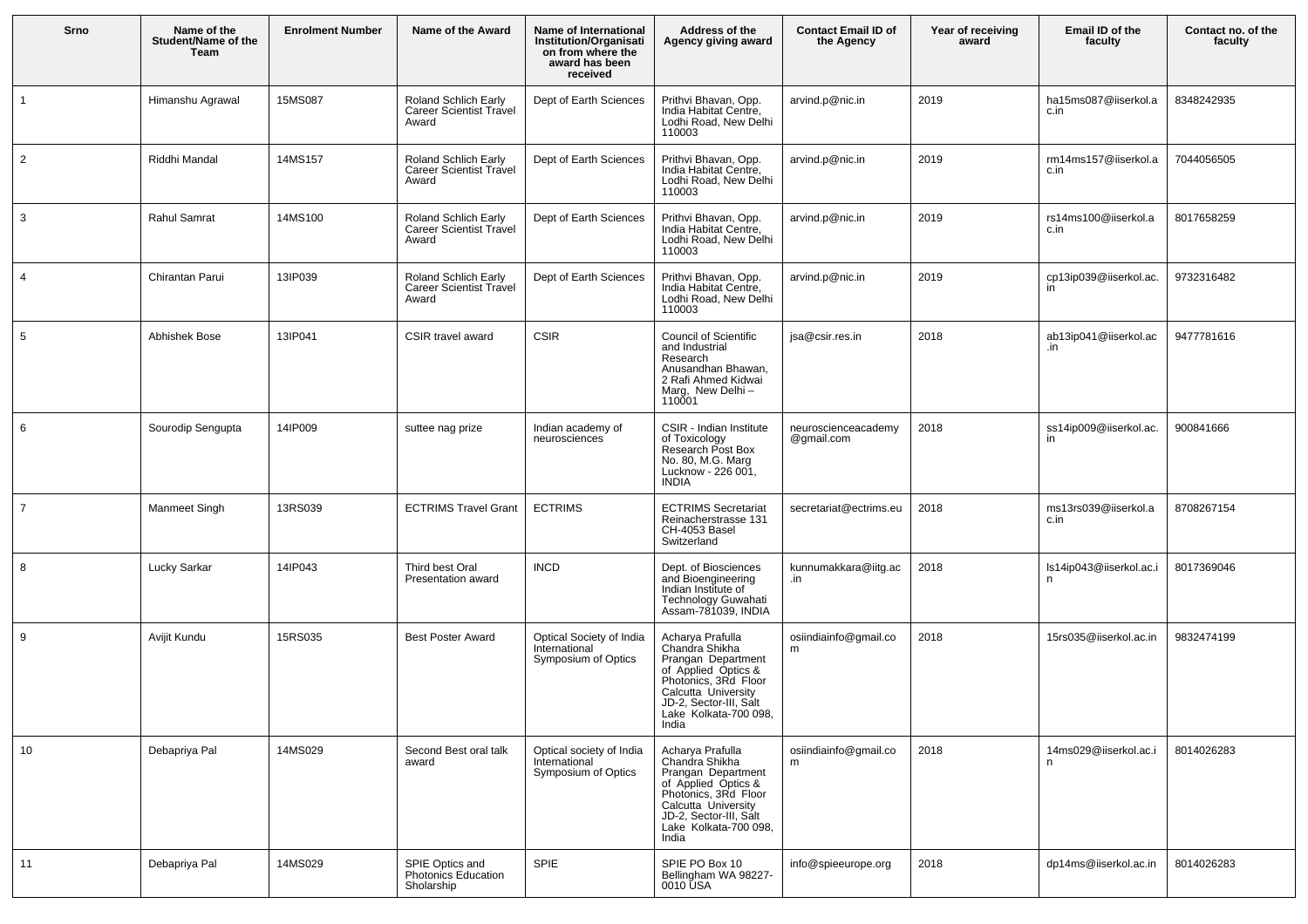| 12 | Rahul Kumar           | 14MS129 | STU India connect<br>program                                                                      | Nanyang Technology<br>University Singapore | 50 Nanyang Avenue,<br>Singapore 639798                                           | adm_local@ntu.edu.sg  | 2018 | 14ms129@iiserkol.ac.i       | 8802869861 |
|----|-----------------------|---------|---------------------------------------------------------------------------------------------------|--------------------------------------------|----------------------------------------------------------------------------------|-----------------------|------|-----------------------------|------------|
| 13 | Meiraba Chirom Meitei | 14MS075 | STU India connect<br>program                                                                      | Nanyang Technology<br>University Singapore | 50 Nanyang Avenue,<br>Singapore 639798                                           | adm_local@ntu.edu.sg  | 2018 | 14ms075@iiserkol.ac.i       | 9615060789 |
| 14 | Abhinava Chatterjee   | 14MS098 | Princeton university<br><b>International Student</b><br>Internship program                        | <b>Princeton University</b>                | Princeton University,<br>Princeton, N.J. 08544                                   | uaoffice@princeton.ed | 2018 | 14ms098@iiserkol.ac.i       | 9177839464 |
| 15 | Adipta Pal            | 15MS083 | internships in Science<br>and Engineering under<br>the German Academic<br><b>Exchange Service</b> | DAAD                                       | DLTA Complex, R.K.<br>Khanna Stadium, 1<br>Africa Avenue 110029<br>New Delhi     | info@daaddelhi.org    | 2018 | 15ms083@iiserkol.ac.i<br>n  | 8902774630 |
| 16 | Ujan Chakraborty      | 15MS074 | internships in Science<br>and Engineering under<br>the German Academic<br><b>Exchange Service</b> | DAAD                                       | c/o DLTA Complex,<br>R.K. Khanna Stadium,<br>1 Africa Avenue<br>110029 New Delhi | info@daaddelhi.org    | 2018 | 15ms074@iiserkol.ac.i<br>n  | 9038299406 |
| 17 | Sounak Mukherjee      | 15MS139 | internships in Science<br>and Engineering under<br>the German Academic<br><b>Exchange Service</b> | DAAD                                       | c/o DLTA Complex,<br>R.K. Khanna Stadium,<br>1 Africa Avenue<br>110029 New Delhi | info@daaddelhi.org    | 2018 | 15ms139@iiserkol.ac.i<br>n  | 8902124682 |
| 18 | Rakesh Sahoo          | 14MS114 | Mitacs Globalink<br>Research Internship<br>Award                                                  | Globalink Research<br>Internship           | 405 Ogilvy Avenue,<br>Suite 101 Montréal,<br>QC H3N 1M3 Tel.<br>514.840.749      | accelerate@mitacs.ca  | 2018 | 14ms114@iiserkol.ac.i       | 8803233478 |
| 19 | Ashwin Chaturvedi     | 14MS118 | Mitacs Globalink<br>Research Internship<br>Award                                                  | Globalink Research<br>Internship           | 405 Ogilvy Avenue,<br>Suite 101 Montréal,<br>QC H3N 1M3 Tel.<br>514.840.749      | accelerate@mitacs.ca  | 2018 | 14ms118@iiserkol.ac.i<br>n  | 9818066876 |
| 20 | Rajalakshmi Saha      | 15MS129 | grant to participate<br>iGEM                                                                      | Department of<br>Biotechnology             | Block 2 CGO Complex,<br>Lodhi Road New Delhi<br>- 110 003. India                 | secy@dbt.nic.in       | 2018 | 15ms129@iiserkol.ac.i<br>n  | 9433029034 |
| 21 | Madhavi Andhari       | 15MS135 | grant to participate<br>iGEM                                                                      | Department of<br>Biotechnology             | Block 2 CGO Complex,<br>Lodhi Road New Delhi<br>- 110 003. India                 | secy@dbt.nic.in       | 2018 | 15ms135@iiserkol.ac.i<br>n. | 9420822020 |
| 22 | Ankit Amrutkar        | 15MS033 | grant to participate<br>iGEM                                                                      | Department of<br>Biotechnology             | Block 2 CGO Complex,<br>Lodhi Road New Delhi<br>- 110 003.India                  | secy@dbt.nic.in       | 2018 | 15ms033@iiserkol.ac.i<br>n  | 7276349957 |
| 23 | Pallab Datta          | 15MS089 | grant to participate<br>iGEM                                                                      | Department of<br>Biotechnology             | Block 2 CGO Complex,<br>Lodhi Road New Delhi<br>- 110 003. India                 | secy@dbt.nic.in       | 2018 | 15ms089@iiserkol.ac.i<br>n  | 9007265714 |
| 24 | Hrishika Rai          | 16MS113 | grant to participate<br>iGEM                                                                      | Department of<br>Biotechnology             | Block 2 CGO Complex,<br>Lodhi Road New Delhi<br>- 110 003. India                 | secy@dbt.nic.in       | 2018 | 16ms113@iiserkol.ac.i<br>n  | 9451197974 |
| 25 | Paresh P Rana         | 16MS055 | grant to participate<br>iGEM                                                                      | Department of<br>Biotechnology             | Block 2 CGO Complex,<br>Lodhi Road New Delhi<br>- 110 003.India                  | secy@dbt.nic.in       | 2018 | 16ms055@iiserkol.ac.i<br>n  | 9078203201 |
| 26 | Souvik Ghosh          | 16MS050 | grant to participate<br>iGEM                                                                      | Department of<br>Biotechnology             | Block 2 CGO Complex,<br>Lodhi Road New Delhi<br>- 110 003. India                 | secy@dbt.nic.in       | 2018 | 16ms050@iiserkol.ac.i<br>n  | 9433432141 |
| 27 | Diptatanu Das         | 17MS004 | grant to participate<br>iGEM                                                                      | Department of<br>Biotechnology             | Block 2 CGO Complex,<br>Lodhi Road New Delhi<br>- 110 003. India                 | secy@dbt.nic.in       | 2018 | 17ms004@iiserkol.ac.i<br>n. | 869752856  |
| 28 | Anmol Kumar           | 17MS028 | grant to participate<br>iGEM                                                                      | Department of<br>Biotechnology             | Block 2 CGO Complex,<br>Lodhi Road New Delhi<br>- 110 003. India                 | secy@dbt.nic.in       | 2018 | 17ms028@iiserkol.ac.i<br>n  | 8797581449 |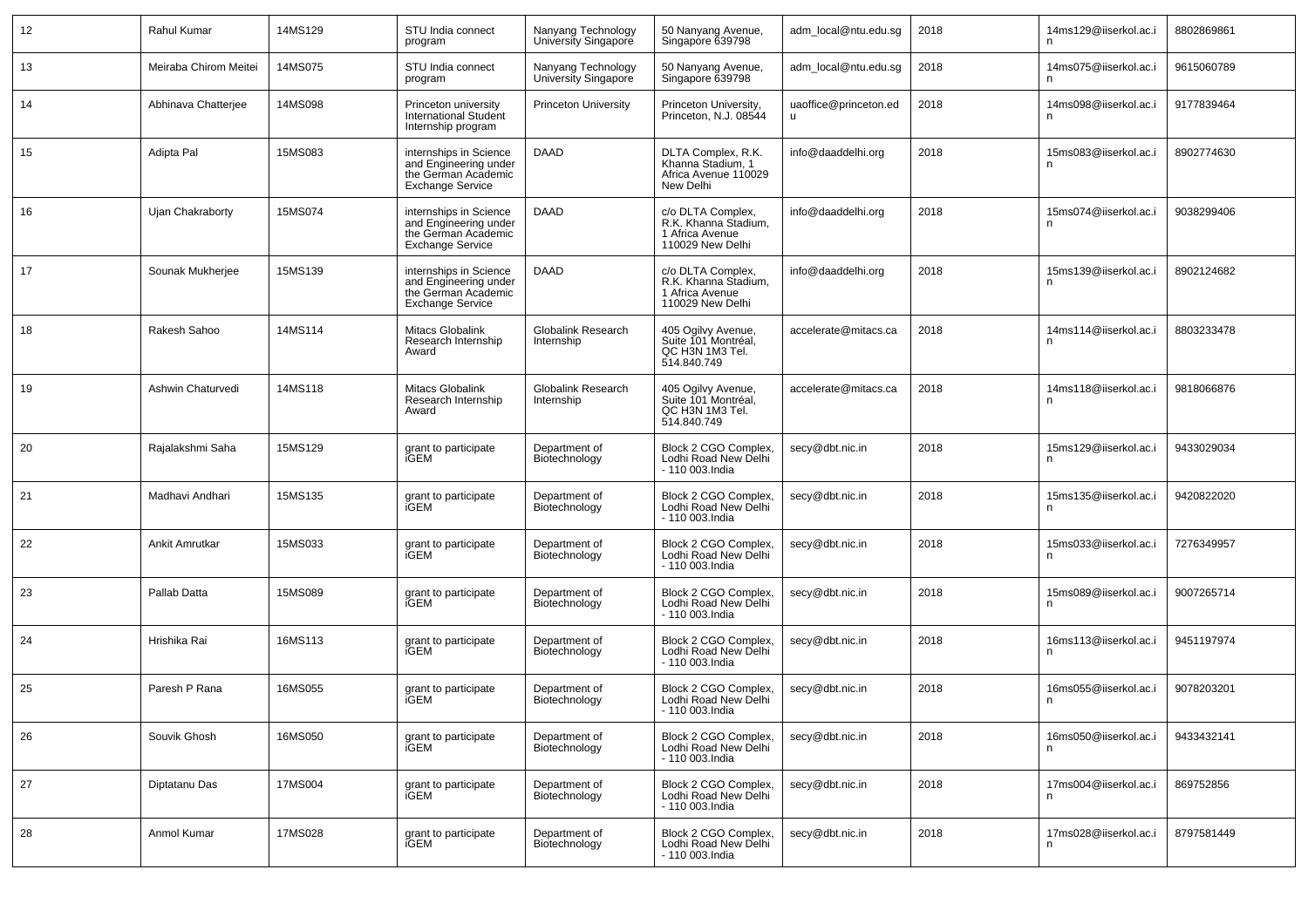| 29 | Animish Nilesh Vaze       | 15M034  | grant to participate<br><b>iGEM</b>                                                                       | Department of<br>Biotechnology                             | Block 2 CGO Complex,<br>Lodhi Road New Delhi<br>- 110 003. India                                                                                                        | secy@dbt.nic.in       | 2018 | 15ms034@iiserkol.ac.i<br>n    | 9273101997 |
|----|---------------------------|---------|-----------------------------------------------------------------------------------------------------------|------------------------------------------------------------|-------------------------------------------------------------------------------------------------------------------------------------------------------------------------|-----------------------|------|-------------------------------|------------|
| 30 | Srayoshi Roy<br>Chowdhury | 15IP012 | First Prize in the poster<br>presentation in<br>Innovative idea<br>competition organized<br>by DSIR TOCIC | <b>DSIR TOCIC Ministry</b><br>of Science and<br>Technology | S&T Block I,<br>Department of<br>Scientific & Industrial<br>Research (DSIR)<br>Technology Bhawan,<br>New Mehrauli Road                                                  | vkv@nic.in            | 2019 | srayoshi05@gmail.co           | 9088390253 |
| 31 | Sujay Kumar Nandi         | 13IP030 | Second Prize in the<br>poster presentation in<br>Innovative idea<br>competition                           | <b>DSIR TOCIC Ministry</b><br>of Science and<br>Technology | Department of<br>Scientific & Industrial<br>Research (DSIR)<br>Technology Bhawan,<br>New Mehrauli Road<br>New Delhi-110016.<br><b>INDIA</b>                             | vkv@nic.in            | 2019 | nandisujay457@gmail.<br>com   | 8926585235 |
| 32 | Tiasha Saha Roy           | 14RS073 | <b>CSIR Travel Grant</b>                                                                                  | <b>CSIR</b>                                                | Anusandhan Bhawan,<br>2, Rafi Marg, Sansad<br>Marg Area, New Delhi,<br>Delhi 110001                                                                                     | jsa@csir.res.in       | 2019 | tsr14rs073@iiserkol.ac<br>.in | 9163776905 |
| 33 | Anwesha Ghosh             | 13IP003 | <b>SERB</b> International<br><b>Travel Award</b>                                                          | <b>SERB</b>                                                | Science and<br><b>Engineering Research</b><br>Board 5 & 5A, Lower<br><b>Ground Floor Vasant</b><br>Square Mall Sector-B,<br>Pocket-5 Vasant Kunj<br>New Delhi - 110 070 | satish@serb.gov.in    | 2018 | ag13ip003@iiserkol.ac<br>in   | 9475065500 |
| 34 | Anwesha Ghosh             | 13IP003 | <b>AGU Travel Award</b>                                                                                   | AGU                                                        | 2000 Florida Ave, NW.<br>Washington, DC 20009                                                                                                                           | cs-journals@wiley.com | 2018 | ag13ip003@iiserkol.ac<br>.in  | 9475065500 |
| 35 | Anwesha Ghosh             | 13IP003 | <b>ASLO Travel Award</b>                                                                                  | <b>ASLO</b>                                                | <b>ASLO Business Office</b><br>1105 Wooded Acres<br>Dr, Suite 260 Waco,<br><b>TX 76710 USA</b>                                                                          | egas@uva.nl           | 2018 | ag13ip003@iiserkol.ac<br>.in  | 9475065500 |
| 36 | Amar Deo Chandra          | 15RS019 | SPIE International<br>Year of Light Outreach<br>Grant                                                     | <b>SPIE</b>                                                | SPIE PO Box 10<br>Bellingham WA 98227-<br>0010 USA                                                                                                                      | info@spieeurope.org   | 2019 | adc15rs019@iiserkol.a<br>c.in | 8584937989 |

# **Faculty Details**

| Srno | Name                       | Age | Designation            | Gender | Qualification | <b>Experience (In</b><br>Months) | <b>Is Associated</b><br><b>Last Year</b> | Currently<br>working with<br>institution? | <b>Joining Date</b> | <b>Leaving Date</b> | <b>Association type</b> |
|------|----------------------------|-----|------------------------|--------|---------------|----------------------------------|------------------------------------------|-------------------------------------------|---------------------|---------------------|-------------------------|
|      | Prasun Kumar<br>Mandal     | 41  | Professor              | Male   | Ph.D          | 115                              | Yes                                      | Yes                                       | 01-01-2010          | $\sim$              | Regular                 |
| 2    | Devapriya<br>Chattopadhyay | 38  | Associate<br>Professor | Female | Ph.D          | 148                              | Yes                                      | Yes                                       | 01-07-2010          | $\sim$              | Regular                 |
| 3    | Kathakali<br>Bhattacharyya | 40  | Associate<br>Professor | Female | Ph.D          | 100                              | Yes                                      | Yes                                       | 18-07-2011          | $\sim$              | Regular                 |
|      | Sujata Ray                 | 43  | Associate<br>Professor | Female | Ph.D          | 132                              | Yes                                      | Yes                                       | 05-08-2010          | $\sim$              | Regular                 |
|      | Swastika<br>Chatterjee     | 36  | Assistant<br>Professor | Female | Ph.D          | 52                               | No                                       | Yes                                       | 30-07-2018          | $\sim$              | Regular                 |
| 6    | Gopala Krishna<br>Darbha   | 39  | Assistant<br>Professor | Male   | Ph.D          | 39                               | Yes                                      | Yes                                       | 10-01-2017          | $\sim$              | Regular                 |
|      | Sayantan Sarkar            | 36  | Assistant<br>Professor | Male   | Ph.D          | 27                               | Yes                                      | Yes                                       | 04-05-2017          | $\sim$              | Regular                 |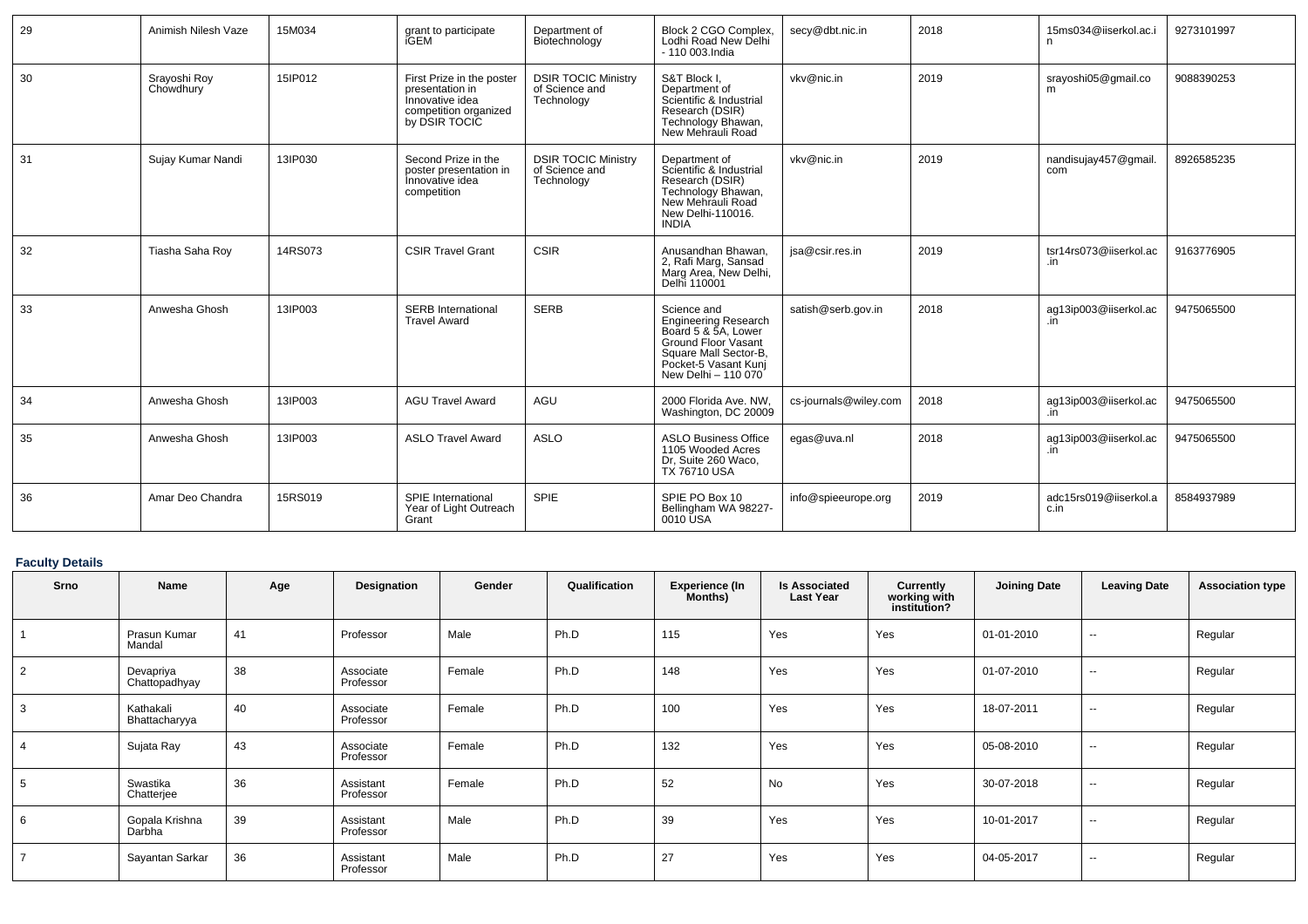| 8  | Sukanta De                     | 49 | Associate<br>Professor                              | Male   | Ph.D | 276            | No  | Yes | 26-10-2018 | $\overline{\phantom{a}}$ | Regular |
|----|--------------------------------|----|-----------------------------------------------------|--------|------|----------------|-----|-----|------------|--------------------------|---------|
| 9  | Tapabrato Sarkar               | 32 | Assistant<br>Professor                              | Male   | Ph.D | 40             | Yes | Yes | 14-06-2018 | $\overline{\phantom{a}}$ | Regular |
| 10 | Kajaljyoti Borah               | 39 | Assistant<br>Professor                              | Male   | Ph.D | 76             | Yes | Yes | 03-01-2017 | $\overline{\phantom{a}}$ | Regular |
| 11 | Tarun Kumar Dalai              | 46 | Associate<br>Professor                              | Male   | Ph.D | 162            | Yes | Yes | 02-08-2010 | $\overline{\phantom{a}}$ | Regular |
| 12 | Supriyo Mitra                  | 42 | Professor                                           | Male   | Ph.D | 177            | Yes | Yes | 10-05-2010 | $\overline{\phantom{a}}$ | Regular |
| 13 | Prasanta Sanyal                | 44 | Dean / Principal /<br>Director / Vice<br>Chancellor | Male   | Ph.D | 163            | Yes | Yes | 13-12-2010 | $\overline{\phantom{a}}$ | Regular |
| 14 | Manoj Kumar<br>Jaiswal         | 44 | Associate<br>Professor                              | Male   | Ph.D | 113            | Yes | Yes | 25-02-2010 | $\overline{\phantom{a}}$ | Regular |
| 15 | <b>GAURAV</b><br><b>SHUKLA</b> | 33 | Assistant<br>Professor                              | Male   | Ph.D | 23             | Yes | Yes | 19-12-2018 | $\overline{\phantom{a}}$ | Regular |
| 16 | SANJAY KUMAR<br><b>MANDAL</b>  | 34 | Assistant<br>Professor                              | Male   | Ph.D | $\overline{7}$ | No  | Yes | 01-01-2019 | $\overline{\phantom{a}}$ | Regular |
| 17 | Jayasri Das<br>Sarma           | 53 | Professor                                           | Female | Ph.D | 178            | Yes | Yes | 01-10-2008 | $\overline{\phantom{a}}$ | Regular |
| 18 | Tapas Kumar<br>Sengupta        | 58 | Professor                                           | Male   | Ph.D | 154            | Yes | Yes | 18-04-2007 | $\overline{\phantom{a}}$ | Regular |
| 19 | Rupak Datta                    | 43 | Associate<br>Professor                              | Male   | Ph.D | 103            | Yes | Yes | 27-12-2010 | $\overline{\phantom{a}}$ | Regular |
| 20 | Anindita Bhadra                | 42 | Associate<br>Professor                              | Female | Ph.D | 97             | Yes | Yes | 22-02-2016 | $\overline{\phantom{a}}$ | Regular |
| 21 | Anuradha Bhat                  | 47 | Associate<br>Professor                              | Female | Ph.D | 120            | Yes | Yes | 22-07-2010 | $\overline{\phantom{a}}$ | Regular |
| 22 | Amirul Islam<br><b>Mallick</b> | 40 | Associate<br>Professor                              | Male   | Ph.D | 90             | Yes | Yes | 04-08-2014 | $\overline{\phantom{a}}$ | Regular |
| 23 | Mohit Prasad                   | 45 | Associate<br>Professor                              | Male   | Ph.D | 115            | Yes | Yes | 30-12-2009 | $\overline{\phantom{a}}$ | Regular |
| 24 | Bidisha Sinha                  | 40 | Associate<br>Professor                              | Female | Ph.D | 92             | Yes | Yes | 21-11-2011 | $\overline{\phantom{a}}$ | Regular |
| 25 | Sumana Annagiri                | 47 | Professor                                           | Female | Ph.D | 130            | Yes | Yes | 01-10-2008 | $\overline{\phantom{a}}$ | Regular |
| 26 | Sankar Maiti                   | 45 | Associate<br>Professor                              | Male   | Ph.D | 142            | Yes | Yes | 22-03-2011 | $\overline{\phantom{a}}$ | Regular |
| 27 | Neelanjana<br>Sengupta         | 42 | Associate<br>Professor                              | Female | Ph.D | $90\,$         | Yes | Yes | 30-05-2016 | ۰.                       | Regular |
| 28 | Robert John<br>Chandran        | 50 | Associate<br>Professor                              | Male   | Ph.D | 127            | Yes | Yes | 01-11-2010 | $\overline{\phantom{a}}$ | Regular |
| 29 | Rahul Das                      | 43 | Assistant<br>Professor                              | Male   | Ph.D | 88             | Yes | Yes | 15-10-2014 | ۰.                       | Regular |
| 30 | Partha Pratim<br>Datta         | 48 | Associate<br>Professor                              | Male   | Ph.D | 116            | Yes | Yes | 04-12-2009 | $\overline{\phantom{a}}$ | Regular |
| 31 | Supratim Datta                 | 45 | Associate<br>Professor                              | Male   | Ph.D | 132            | Yes | Yes | 21-07-2011 | $\overline{\phantom{a}}$ | Regular |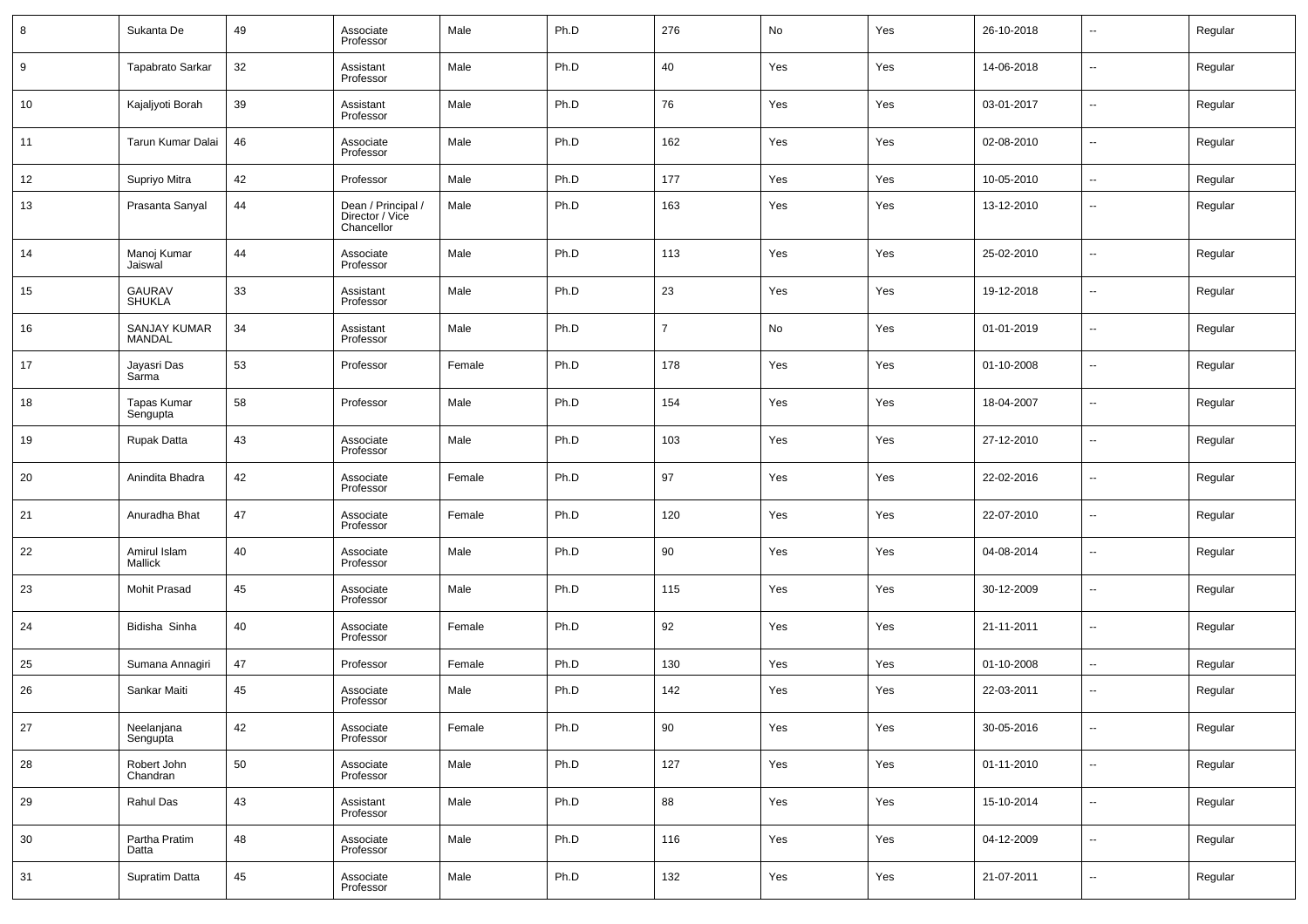| 32 | Punyasloke<br><b>Bhadury</b>        | 40 | Professor              | Male   | Ph.D | 135 | Yes | Yes | 28-01-2009 | $\overline{\phantom{a}}$ | Regular |
|----|-------------------------------------|----|------------------------|--------|------|-----|-----|-----|------------|--------------------------|---------|
| 33 | Rituparna Sinha<br>Roy <sup>-</sup> | 43 | Associate<br>Professor | Female | Ph.D | 99  | Yes | Yes | 02-05-2011 | $\sim$                   | Regular |
| 34 | Arnab Gupta                         | 41 | Assistant<br>Professor | Male   | Ph.D | 48  | Yes | Yes | 03-04-2017 | $\overline{\phantom{a}}$ | Regular |
| 35 | Partho Sarothi<br>Ray               | 42 | Associate<br>Professor | Male   | Ph.D | 132 | Yes | Yes | 11-08-2008 | $\overline{\phantom{a}}$ | Regular |
| 36 | Malancha Ta                         | 47 | Associate<br>Professor | Female | Ph.D | 193 | Yes | Yes | 01-07-2011 | $\overline{\phantom{a}}$ | Regular |
| 37 | Babu Sudhamalla                     | 38 | Assistant<br>Professor | Male   | Ph.D | 12  | Yes | Yes | 26-07-2018 | $\overline{\phantom{a}}$ | Regular |
| 38 | Sreeramaiah<br>Gangappa             | 42 | Other                  | Male   | Ph.D | 10  | Yes | Yes | 17-09-2018 | $\overline{\phantom{a}}$ | Regular |
| 39 | Sanjio Shankarrao<br>Zade           | 45 | Professor              | Male   | Ph.D | 158 | Yes | Yes | 25-05-2007 | $\overline{\phantom{a}}$ | Regular |
| 40 | Subhajit<br>Bandyopadhyay           | 46 | Professor              | Male   | Ph.D | 189 | Yes | Yes | 22-10-2008 | $\overline{\phantom{a}}$ | Regular |
| 41 | Debasis Koley                       | 41 | Professor              | Male   | Ph.D | 106 | Yes | Yes | 10-01-2011 | $\sim$                   | Regular |
| 42 | Ratheesh K<br>Vijayaraghavan        | 37 | Assistant<br>Professor | Male   | Ph.D | 52  | Yes | Yes | 02-02-2016 | --                       | Regular |
| 43 | Pradip Kumar<br>Ghorai              | 42 | Professor              | Male   | Ph.D | 139 | Yes | Yes | 07-01-2008 | $\overline{\phantom{a}}$ | Regular |
| 44 | Priyadarsi De                       | 45 | Professor              | Male   | Ph.D | 136 | Yes | Yes | 18-11-2009 | $\overline{\phantom{a}}$ | Regular |
| 45 | Debansu<br>Chaudhuri                | 42 | Associate<br>Professor | Male   | Ph.D | 98  | Yes | Yes | 01-06-2011 | $\overline{\phantom{a}}$ | Regular |
| 46 | Chilla Malla Reddy                  | 44 | Professor              | Male   | Ph.D | 132 | Yes | Yes | 04-08-2008 | $\overline{\phantom{a}}$ | Regular |
| 47 | Sayan<br>Bhattacharyya              | 44 | Professor              | Male   | Ph.D | 128 | Yes | Yes | 13-04-2010 | $\overline{\phantom{a}}$ | Regular |
| 48 | Suman De Sarkar                     | 35 | Associate<br>Professor | Male   | Ph.D | 46  | Yes | Yes | 01-10-2015 | $\overline{\phantom{a}}$ | Regular |
| 49 | Balaram<br>Mukhopadhyay             | 46 | Professor              | Male   | Ph.D | 166 | Yes | Yes | 01-01-2008 | --                       | Regular |
| 50 | Venkataramanan<br>Mahalingam        | 45 | Professor              | Male   | Ph.D | 122 | Yes | Yes | 20-05-2009 | $\overline{\phantom{a}}$ | Regular |
| 51 | Sayam Sen Gupta                     | 46 | Associate<br>Professor | Male   | Ph.D | 151 | Yes | Yes | 25-07-2016 | $\overline{\phantom{a}}$ | Regular |
| 52 | Supratim Banerjee                   | 39 | Assistant<br>Professor | Male   | Ph.D | 31  | Yes | Yes | 03-01-2017 | $\sim$                   | Regular |
| 53 | Raja Shunmugam                      | 44 | Professor              | Male   | Ph.D | 147 | Yes | Yes | 15-09-2008 | $\overline{\phantom{a}}$ | Regular |
| 54 | Ashwani Kumar<br>Tiwari             | 40 | Professor              | Male   | Ph.D | 106 | Yes | Yes | 01-10-2010 | $\sim$                   | Regular |
| 55 | SureshKumar<br>Devrajulu            | 43 | Assistant<br>Professor | Male   | Ph.D | 42  | Yes | Yes | 02-02-2016 | $\sim$                   | Regular |
| 56 | Debasish Haldar                     | 43 | Professor              | Male   | Ph.D | 132 | Yes | Yes | 04-08-2008 | $\sim$                   | Regular |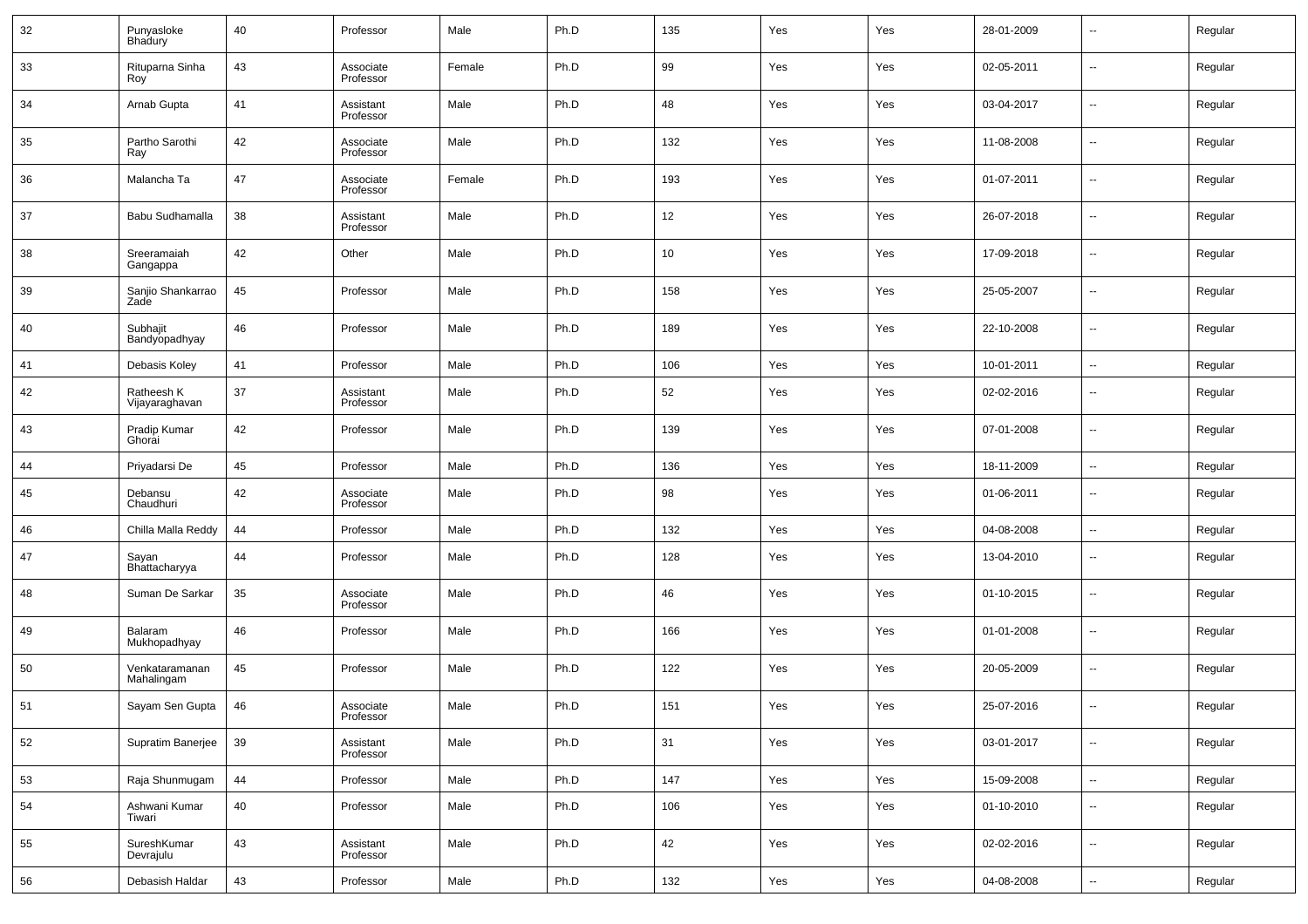| 57 | Pradip Kumar<br>Tarafdar | 37 | Assistant<br>Professor                              | Male   | Ph.D | 52             | Yes | Yes | 22-07-2015 | --                       | Regular |
|----|--------------------------|----|-----------------------------------------------------|--------|------|----------------|-----|-----|------------|--------------------------|---------|
| 58 | Rahul Banerjee           | 41 | Associate<br>Professor                              | Male   | Ph.D | 47             | Yes | Yes | 01-09-2017 | --                       | Regular |
| 59 | Amlan Kusum Roy          | 50 | Associate<br>Professor                              | Male   | Ph.D | 136            | Yes | Yes | 25-03-2008 | $\sim$                   | Regular |
| 60 | Sumit Khanra             | 43 | Associate<br>Professor                              | Male   | Ph.D | 120            | Yes | Yes | 20-07-2009 | $\sim$                   | Regular |
| 61 | Mousumi Das              | 44 | Associate<br>Professor                              | Female | Ph.D | 129            | Yes | Yes | 19-02-2015 | $\sim$                   | Regular |
| 62 | Dibyendu Das             | 38 | Assistant<br>Professor                              | Male   | Ph.D | 47             | Yes | Yes | 13-01-2017 | $\sim$                   | Regular |
| 63 | Swadhin Kumar<br>Mandal  | 45 | Professor                                           | Male   | Ph.D | 209            | Yes | Yes | 16-07-2007 | $\sim$                   | Regular |
| 64 | Pradipta<br>Purkayastha  | 44 | Professor                                           | Male   | Ph.D | 176            | Yes | Yes | 19-05-2009 | $\sim$                   | Regular |
| 65 | Soumyajit Roy            | 43 | Associate<br>Professor                              | Male   | Ph.D | 102            | Yes | Yes | 01-02-2011 | $\sim$                   | Regular |
| 66 | Biplab Maji              | 32 | Assistant<br>Professor                              | Male   | Ph.D | 36             | Yes | Yes | 29-07-2016 | $\sim$                   | Regular |
| 67 | Arindam<br>Mukherjee     | 45 | Professor                                           | Male   | Ph.D | 121            | Yes | Yes | 11-07-2009 | $\sim$                   | Regular |
| 68 | Sourav Pal               | 64 | Dean / Principal /<br>Director / Vice<br>Chancellor | Male   | Ph.D | 156            | Yes | Yes | 12-10-2017 | --                       | Regular |
| 69 | Amit Kumar<br>Mandal     | 50 | Associate<br>Professor                              | Male   | Ph.D | 103            | No  | Yes | 12-07-2019 | $\overline{a}$           | Regular |
| 70 | Dipjyoti Das             | 33 | Assistant<br>Professor                              | Male   | Ph.D | $\overline{7}$ | No  | Yes | 01-01-2019 | ш,                       | Regular |
| 71 | Alakesh Bisai            | 42 | Professor                                           | Male   | Ph.D | 115            | No  | Yes | 20-05-2019 | $\overline{\phantom{a}}$ | Regular |
| 72 | Debabrata<br>Mukherjee   | 35 | Assistant<br>Professor                              | Male   | Ph.D | 17             | No  | Yes | 04-06-2019 | --                       | Regular |
| 73 | Susmita Roy              | 34 | Assistant<br>Professor                              | Female | Ph.D | $\overline{2}$ | No  | Yes | 14-06-2019 | --                       | Regular |
| 74 | Anirban Banerjee         | 40 | Associate<br>Professor                              | Male   | Ph.D | 104            | Yes | Yes | 15-12-2010 | --                       | Regular |
| 75 | Asok Kumar<br>Nanda      | 53 | Professor                                           | Male   | Ph.D | 319            | Yes | Yes | 26-12-2008 | --                       | Regular |
| 76 | Sushil Gorai             | 37 | Assistant<br>Professor                              | Male   | Ph.D | 68             | Yes | Yes | 06-08-2015 | $\sim$                   | Regular |
| 77 | Koel Das                 | 43 | Associate<br>Professor                              | Female | Ph.D | 98             | Yes | Yes | 05-12-2011 | $\overline{\phantom{a}}$ | Regular |
| 78 | Shirshendu<br>Chowdhury  | 34 | Assistant<br>Professor                              | Male   | Ph.D | 46             | Yes | Yes | 05-05-2017 | $\sim$                   | Regular |
| 79 | Satyaki Mazumder         | 36 | Assistant<br>Professor                              | Male   | Ph.D | 107            | Yes | Yes | 16-12-2013 | $\sim$                   | Regular |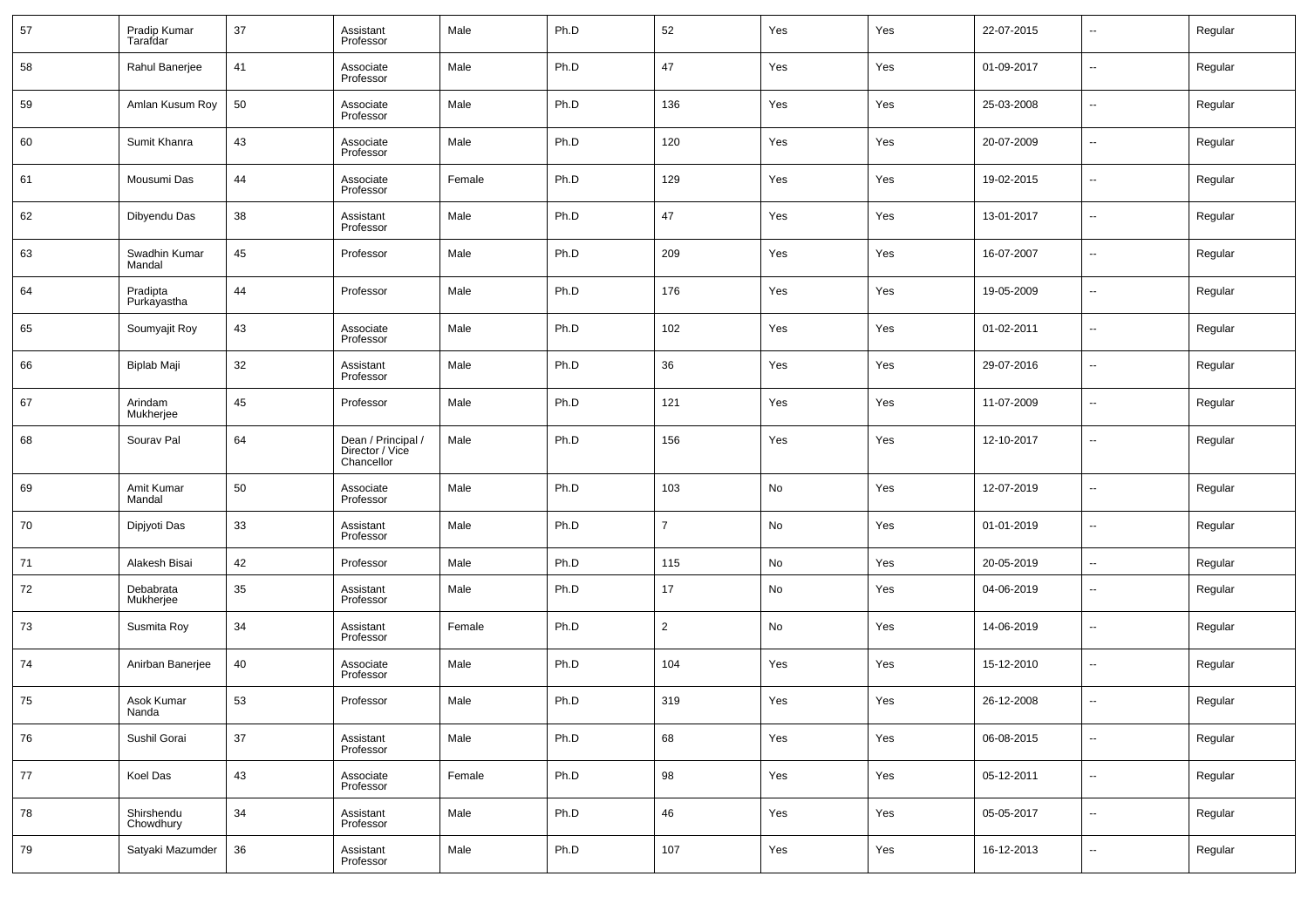| 80  | Saugata<br>Bandyopadhyay | 41 | Associate<br>Professor                              | Male | Ph.D | 131 | Yes | Yes | 18-08-2008 | н.                       | Regular                |
|-----|--------------------------|----|-----------------------------------------------------|------|------|-----|-----|-----|------------|--------------------------|------------------------|
| 81  | Rajib Dutta              | 35 | Assistant<br>Professor                              | Male | Ph.D | 42  | Yes | Yes | 05-02-2016 | н.                       | Regular                |
| 82  | Ratikanta Behera         | 37 | Assistant<br>Professor                              | Male | Ph.D | 36  | Yes | Yes | 21-07-2016 | н.                       | Adhoc /<br>Contractual |
| 83  | Subrata Shyam<br>Roy     | 42 | Associate<br>Professor                              | Male | Ph.D | 120 | Yes | Yes | 02-08-2010 | н.                       | Regular                |
| 84  | Somnath Basu             | 37 | Associate<br>Professor                              | Male | Ph.D | 110 | Yes | Yes | 01-06-2016 | н.                       | Regular                |
| 85  | Shibannanda<br>Biswas    | 38 | Assistant<br>Professor                              | Male | Ph.D | 84  | Yes | Yes | 31-01-2014 | ⊷                        | Regular                |
| 86  | Swarnendu Datta          | 33 | Assistant<br>Professor                              | Male | Ph.D | 53  | Yes | Yes | 19-02-2015 | н.                       | Regular                |
| 87  | Anirvan<br>Chakraborty   | 33 | Assistant<br>Professor                              | Male | Ph.D | 13  | No  | Yes | 25-06-2018 | ⊷                        | Regular                |
| 88  | Soumya<br>Bhattacharya   | 34 | Assistant<br>Professor                              | Male | Ph.D | 55  | No  | Yes | 25-06-2018 | н.                       | Regular                |
| 89  | Sayan Bagchi             | 32 | Assistant<br>Professor                              | Male | Ph.D | 13  | No  | Yes | 26-09-2018 | н.                       | Regular                |
| 90  | Imran Habib<br>Biswas    | 38 | Associate<br>Professor                              | Male | Ph.D | 111 | No  | No  | 17-12-2018 | 03-06-2019               | Regular                |
| 91  | Arindam<br>Kundagrami    | 46 | Dean / Principal /<br>Director / Vice<br>Chancellor | Male | Ph.D | 114 | Yes | Yes | 28-01-2010 | $\overline{\phantom{a}}$ | Regular                |
| 92  | Prasanta K<br>Panigrahi  | 61 | Dean / Principal /<br>Director / Vice<br>Chancellor | Male | Ph.D | 311 | Yes | Yes | 14-12-2007 | --                       | Regular                |
| 93  | Goutam Dev<br>Mukherjee  | 51 | Professor                                           | Male | Ph.D | 133 | Yes | Yes | 18-06-2008 | $\overline{\phantom{a}}$ | Regular                |
| 94  | Partha Mitra             | 43 | Assistant<br>Professor                              | Male | Ph.D | 133 | Yes | Yes | 01-07-2009 | ⊷                        | Regular                |
| 95  | Sourin Das               | 44 | Associate<br>Professor                              | Male | Ph.D | 109 | No  | Yes | 08-11-2016 | $\overline{\phantom{a}}$ | Regular                |
| 96  | Rajesh Kumble<br>Nayak   | 48 | Professor                                           | Male | Ph.D | 169 | Yes | Yes | 01-11-2007 | ⊷                        | Regular                |
| 97  | <b>Bhavtosh Bansal</b>   | 44 | Associate<br>Professor                              | Male | Ph.D | 112 | Yes | Yes | 30-03-2010 | --                       | Regular                |
| 98  | Kamaraju<br>Natarajan    | 41 | Assistant<br>Professor                              | Male | Ph.D | 49  | Yes | Yes | 11-07-2016 | $\sim$                   | Regular                |
| 99  | Narayan Banerjee         | 59 | Dean / Principal /<br>Director / Vice<br>Chancellor | Male | Ph.D | 415 | Yes | Yes | 01-01-2008 | $\sim$                   | Regular                |
| 100 | Subhasis Sinha           | 46 | Associate<br>Professor                              | Male | Ph.D | 155 | Yes | Yes | 02-09-2008 | н.                       | Regular                |
| 101 | Siddhartha Lal           | 45 | Associate<br>Professor                              | Male | Ph.D | 108 | Yes | Yes | 22-07-2010 | $\sim$                   | Regular                |
| 102 | Amit Ghosal              | 47 | Professor                                           | Male | Ph.D | 137 | Yes | Yes | 07-04-2008 | н.                       | Regular                |